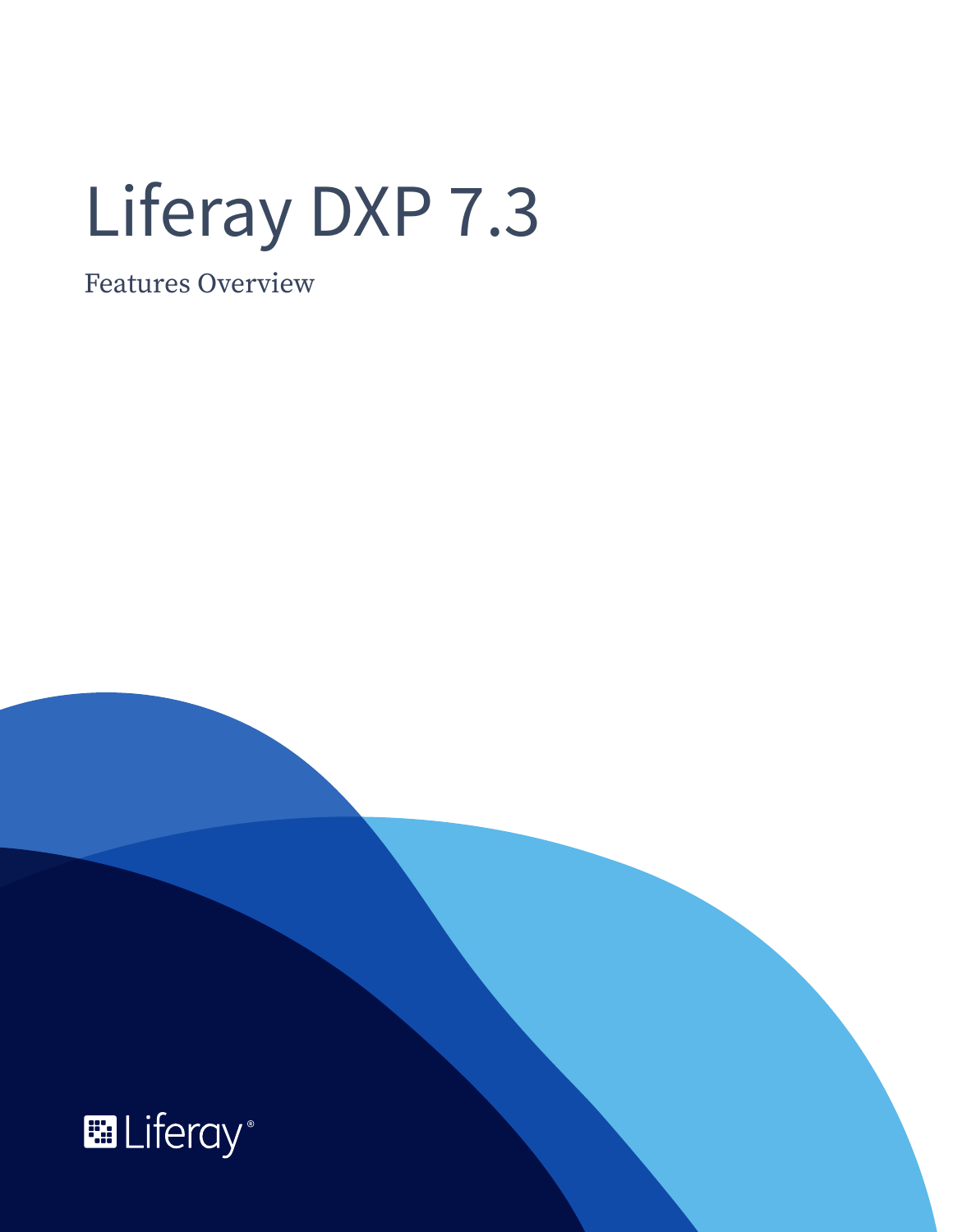## **Table of Contents**

| Integration and Interoperability  1      |
|------------------------------------------|
|                                          |
| Identity Management and Access Control 4 |
|                                          |
|                                          |
|                                          |
| Segmentation and Personalization  11     |
| Multichannel Support 12                  |
|                                          |
|                                          |
|                                          |
| Workflow and Business Productivity 18    |
| Digital Asset Management  19             |
|                                          |
|                                          |
|                                          |
|                                          |
| Cloud and Infrastructure  27             |
|                                          |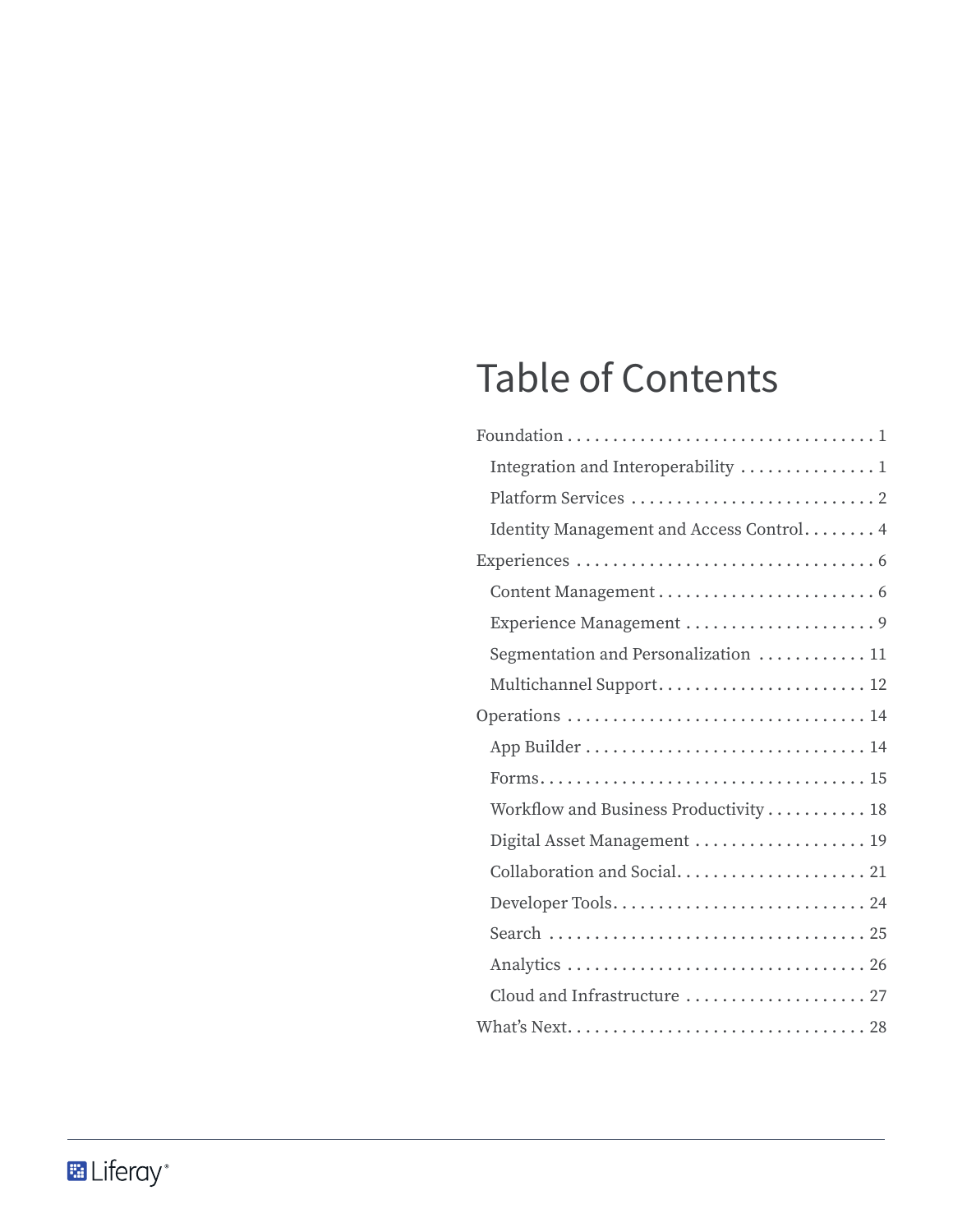# <span id="page-2-0"></span>Foundation

Successful digital businesses require platforms that are built on solid, reliable IT. Liferay DXP delivers with features like modular architecture, a powerful search engine and advanced tools for testing and upgrades.

#### Integration and Interoperability

Transform the way your business is run by using a platform can evolve alongside your strategy. Liferay's incredibly flexible architecture empowers businesses to bring systems and data together on one platform.

| <b>Integration Framework</b> | Liferay DXP is a central presentation layer platform for integrating content and<br>services from back end or legacy applications. Liferay DXP supports multiple<br>methods to integrate, including SOAP, REST, GraphQL, RSS, as well as<br>proprietary APIs.                                                                                                                                                                                                                                                                                                                                                                                                                                                           |
|------------------------------|-------------------------------------------------------------------------------------------------------------------------------------------------------------------------------------------------------------------------------------------------------------------------------------------------------------------------------------------------------------------------------------------------------------------------------------------------------------------------------------------------------------------------------------------------------------------------------------------------------------------------------------------------------------------------------------------------------------------------|
| <b>Frameworks Support</b>    | Support for popular JavaScript frameworks such as Angular, Vue.js, React<br>and modern JavaScript workflows are included out-of-the-box (OOTB).<br>Java frameworks such as JSF, SpringMVC, Vaadin are supported.                                                                                                                                                                                                                                                                                                                                                                                                                                                                                                        |
| <b>Custom Fields</b>         | Administrators can customize, edit, add and change user attributes<br>(name, company, date or any other information that needs to be tracked<br>or logged by your system) directly from Liferay, without needing to modify<br>their database. This support extends to Pages, Web Content, Blogs Entries,<br>Documents and its folders, images and its folders, Segments, bookmarks and<br>its folders, forum messages, calendar events and wiki pages. Liferay also offers<br>a framework so that developers can leverage this functionality in their custom<br>applications to support custom fields for their own entities.                                                                                           |
| Modularity                   | Liferay provides a highly modular architecture that allows for greater extensibility,<br>stability and flexibility. Developers can enjoy an elegant development model<br>based on OSGi standards. Modularity leads to many benefits such as:<br>• Greater flexibility including the ability to remove unused modules.<br>• Faster implementation of new features with users getting new modules as<br>they're ready rather than at the next GA release from Liferay.<br>• Reduced complexity with greater stability since updates and bug fixes are<br>delivered independently and routinely.<br>• Quicker deployment since modules can be installed, uninstalled, started or<br>updated all while running Liferay DXP. |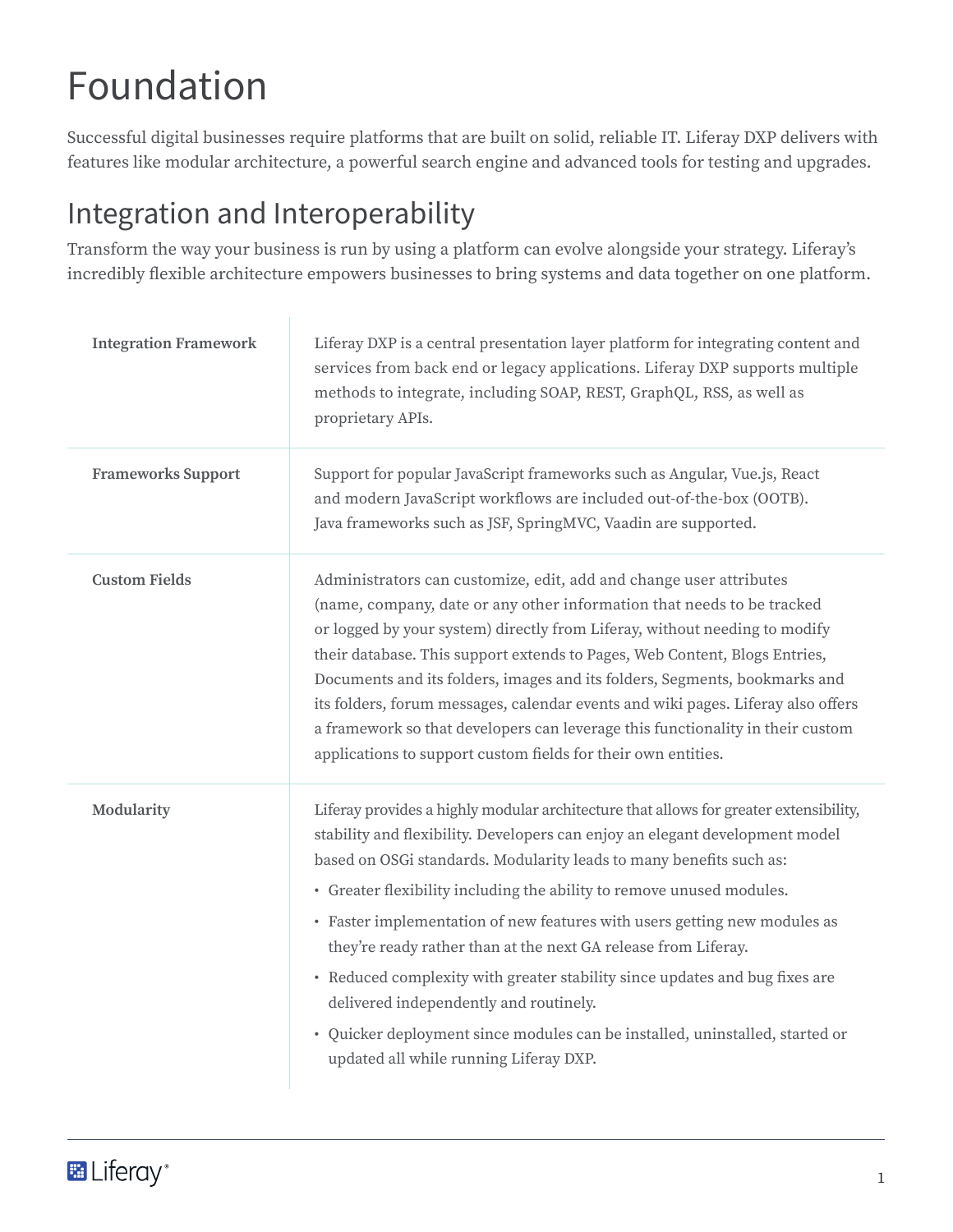#### <span id="page-3-0"></span>Platform Services

Liferay DXP gives businesses the ability to manage backend systems through powerful administration interface tools along with a flexible, modular architecture that enables agile growth with user needs. Key functionality includes site administration, identity management, search and more.

| Multitenancy and<br><b>Virtual Hosting</b>  | Multiple virtual instances serving different groups of users with different<br>domains can be administered in a single instance of Liferay DXP, leading to cost<br>savings and operational efficiency for your organization. Enterprises have the<br>ability to organize users by business-defined categories such as departments,<br>geographies or offices, as well as by cross-departmental teams and workgroups.<br>Each organization and site can inherit or define its own permissions and<br>administer user, group and role management for the various applications it<br>chooses to include. A single instance can be used to create many websites<br>quickly to create hosted websites within one Liferay deployment and each clone<br>can have its own unique URL, custom theme and design. For example, a single<br>deployment could host www.companyA.com and www.companyB.com with<br>completely different themes, pages and applications. |
|---------------------------------------------|----------------------------------------------------------------------------------------------------------------------------------------------------------------------------------------------------------------------------------------------------------------------------------------------------------------------------------------------------------------------------------------------------------------------------------------------------------------------------------------------------------------------------------------------------------------------------------------------------------------------------------------------------------------------------------------------------------------------------------------------------------------------------------------------------------------------------------------------------------------------------------------------------------------------------------------------------------|
| <b>High Availability</b><br>and Scalability | Maximize uptime while updating your clustered environment with<br>rolling restarts, support for blue-green deployment and cloud deployment<br>through Liferay DXP Cloud.                                                                                                                                                                                                                                                                                                                                                                                                                                                                                                                                                                                                                                                                                                                                                                                 |
| <b>REST APIS</b>                            | Out-of-the-box APIs allow connections to assets, cache, comments, data handlers,<br>file storage, geolocation, membership policies, message bus, permissions,<br>recycle bin, scheduler, scripting, search, upgrade and workflow.                                                                                                                                                                                                                                                                                                                                                                                                                                                                                                                                                                                                                                                                                                                        |
| <b>Search Administration</b>                | Easily manage and control indexing and other search engine features.                                                                                                                                                                                                                                                                                                                                                                                                                                                                                                                                                                                                                                                                                                                                                                                                                                                                                     |
| Simplified UI                               | Liferay DXP simplifies the user experience of internal, external and channel<br>websites - notably those that allow users to login for personalized services or<br>views and those that require a workflow approval process to update content<br>and integrate or aggregate multiple existing services. Liferay DXP provides a<br>presentation layer for integrating all enterprise systems into a single easy-to-use<br>interface for end users.                                                                                                                                                                                                                                                                                                                                                                                                                                                                                                        |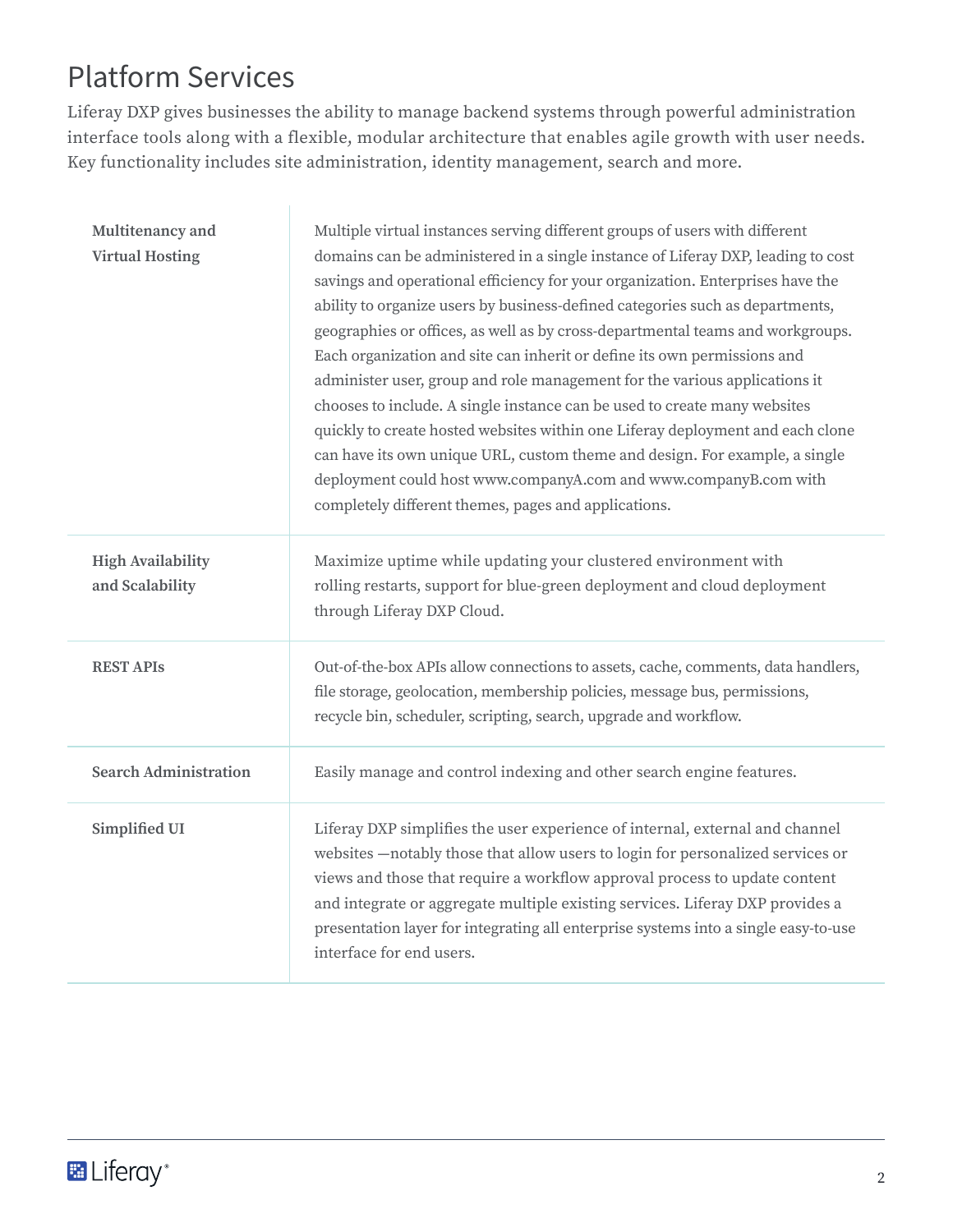| <b>Quick Configuration</b>                         | A fast, responsive interface makes Liferay DXP extremely easy and enjoyable<br>to use for everyone in your organization. Typically time-consuming tasks such<br>as altering a page layout, adding new applications and content and changing the<br>look and feel can all be done in a couple of clicks without ever refreshing the page.                                                                                                                                                                                                                                                                                                                                                                                                                                                                                                                                                                                                                                                                                                                                                                 |
|----------------------------------------------------|----------------------------------------------------------------------------------------------------------------------------------------------------------------------------------------------------------------------------------------------------------------------------------------------------------------------------------------------------------------------------------------------------------------------------------------------------------------------------------------------------------------------------------------------------------------------------------------------------------------------------------------------------------------------------------------------------------------------------------------------------------------------------------------------------------------------------------------------------------------------------------------------------------------------------------------------------------------------------------------------------------------------------------------------------------------------------------------------------------|
| <b>Product Menu</b>                                | Administrators and registered users have access to administrative and<br>personal applications from the Product Menu, leaving the screen real estate<br>available for site navigation and page design. The product navigation is fully<br>extensible to allow customizing it for any need. All the tools for managing the<br>current page are now in a bar (Product Menu, Add Content, Add Application,<br>Add Page, Edit Page, Device Preview).                                                                                                                                                                                                                                                                                                                                                                                                                                                                                                                                                                                                                                                         |
| <b>Site Administration</b>                         | Users can create and manage sites and their respective audiences. Each site<br>gets its own set of pages, content management system, shared calendar and<br>permissions. Users belonging to multiple communities can easily navigate<br>between sites. Page settings allow site administrators to change the look and feel<br>with one click, manage site pages, insert JavaScript and metadata, set friendly<br>URLs, create page sets to help you organize your pages/navigation and more.<br>One-click page and site creation are possible: web structures and templates<br>allow common web layouts to be predefined and saved for future web pages.<br>With one-click page creation, users can create a new page and immediately<br>begin adding content to the page layout, allowing web pages to be set up<br>within minutes without any developer support required. Users can also create<br>Sites with sets of predefined pages configured to their needs. These site<br>templates can be dynamic, allowing all changes to the parent template to be<br>inherited by associated children sites. |
| Auditing and<br>Optimization                       | To help administrators monitor the platform's performance and better optimize<br>resources, Liferay DXP gives administrators access to key performance statistics<br>(hits/page, average time/hit, maximum time per request, and more) for all<br>applications and pages. Meanwhile, our Auditing feature allows administrators<br>to track and manage user activity within the platform.                                                                                                                                                                                                                                                                                                                                                                                                                                                                                                                                                                                                                                                                                                                |
| <b>Clustering and</b><br>Performance<br>Monitoring | Liferay DXP supports clustering at any combination of tiers (presentation,<br>service, business logic and database), advanced caching and performance<br>monitoring support (JMX, Java profiling and more).                                                                                                                                                                                                                                                                                                                                                                                                                                                                                                                                                                                                                                                                                                                                                                                                                                                                                              |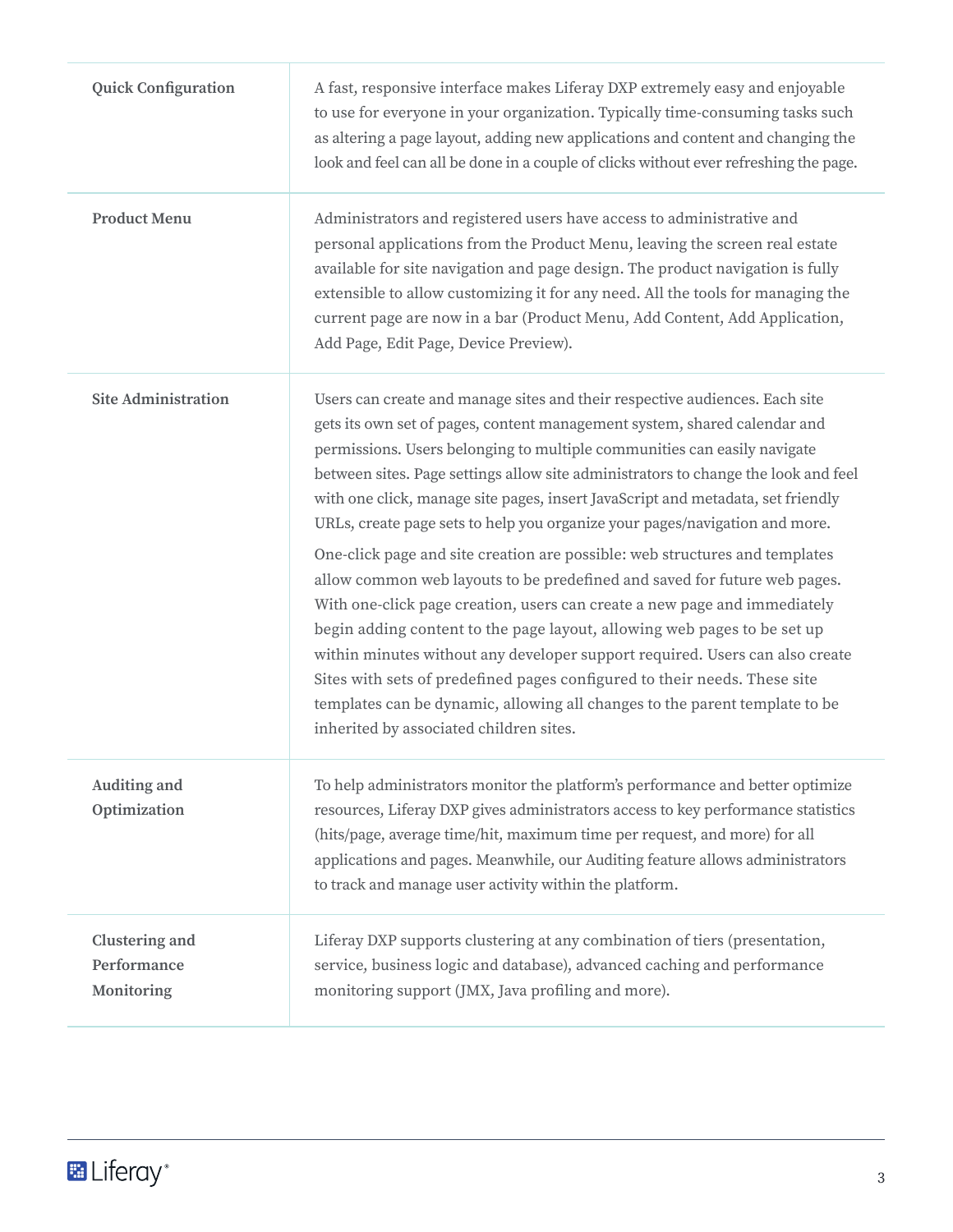<span id="page-5-0"></span>

| <b>Single Page Applications</b>                  | Users experience faster loading and greater performance on the Liferay<br>platform through Single Page Applications, a technology that provides<br>dynamic and responsive web experiences by taking only the parts of a page<br>that need to be loaded rather than reloading the entire page. This can be<br>achieved in Liferay DXP through Senna.js, a SPA engine. |
|--------------------------------------------------|----------------------------------------------------------------------------------------------------------------------------------------------------------------------------------------------------------------------------------------------------------------------------------------------------------------------------------------------------------------------|
| <b>Development Standards</b><br>and Technologies | AJAX, iCalendar, Microformat, JSR-362 (Portlet 3.0), JSR-371 (MVC1.0), JSR-344<br>(JSF 2.2), Spring 3.0, CMIS 1.0/1.1, Hibernate collection of projects, OSGi Core 6.0<br>and SAML 3.0.                                                                                                                                                                              |
| Gogo Shell                                       | Interact with and manage Liferay DXP's module framework through a built-in<br>Gogo shell interface.                                                                                                                                                                                                                                                                  |

#### Identity Management and Access Control

Liferay DXP gives businesses the ability to connect backend systems through integration along with a flexible, modular architecture that enables agile growth with user needs. Key functionality includes site administration, identity management, search and more.

**Security Example 2.1** Liferay DXP is thoroughly tested for security issues through White Hat Security, a leading provider of application risk assessment and management services. This independent third-party security audit means that Liferay DXP has successfully undergone rigorous testing based on the most widely accepted and comprehensive methods, and that the platform meets customer requirements for addressing security issues in an effective and proactive manner. In addition, Liferay DXP is developed according to secure coding best practices and guidelines such as the OWASP Top 10 and the CWE/SANS Top 25. Our continuous security testing process includes regular security code reviews, penetration testing by ethical hacking firms, continuous white and black box security scans from third-party firms and continuous vulnerability monitoring of third-party libraries included in Liferay DXP. Whenever new potential security vulnerabilities are found by Liferay's security team, customers are notified and provided with a security update or fix pack.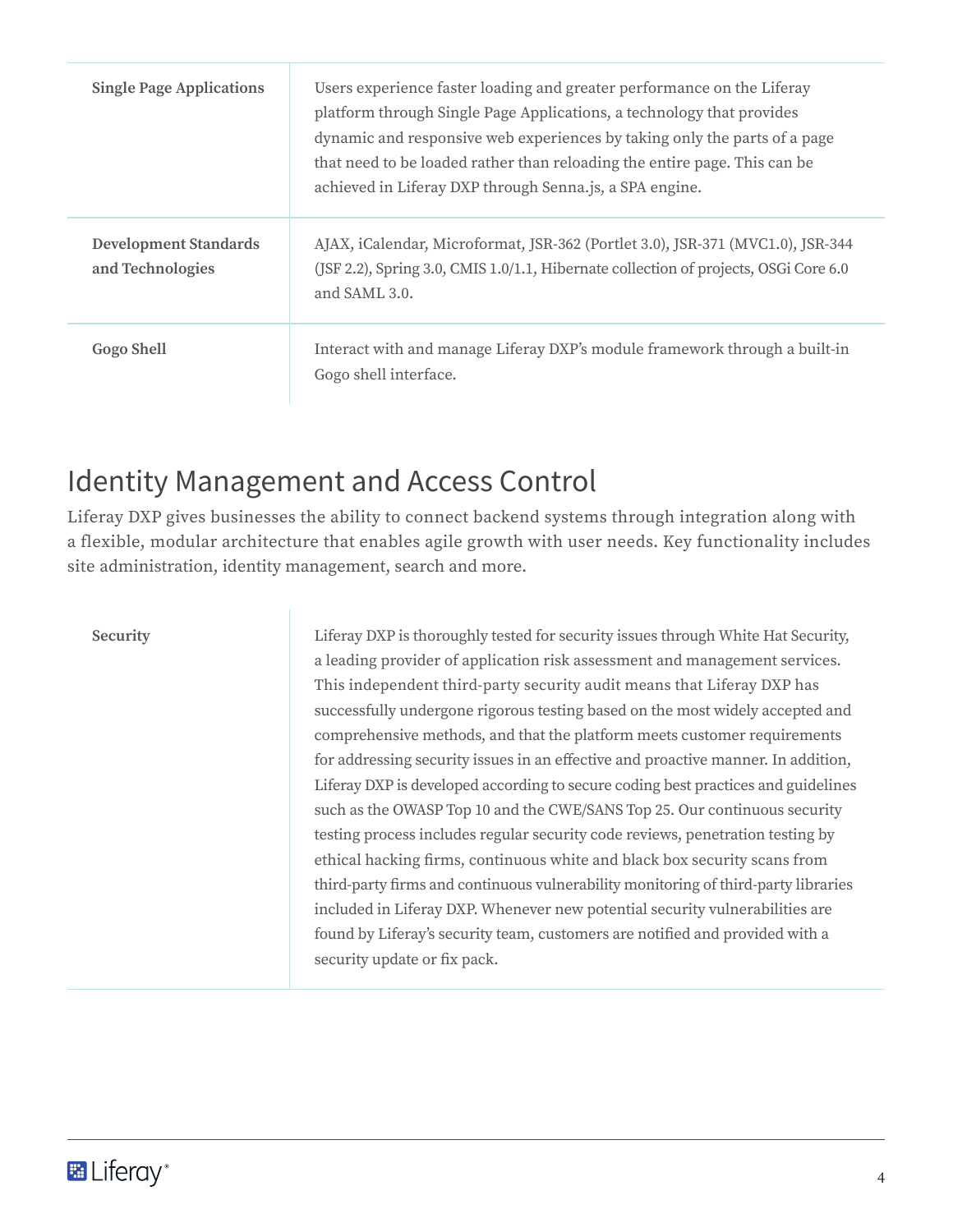| <b>Identity Management</b>     | Liferay offers a customizable single sign-on (SSO) that integrates with LDAP,<br>SAML 2.0, OpenID Connect, Token Based SSO, Kerberos, OpenSSO/OpenAM,<br>SiteMinder, Facebook Login and CAS. For example, the SAML 2.0 Provider<br>allows Liferay to act as your SSO server to authenticate all applications integrated.                                                                                                                                                                                                                                                                                                                                                                                                                                                                                                                                                                                               |
|--------------------------------|------------------------------------------------------------------------------------------------------------------------------------------------------------------------------------------------------------------------------------------------------------------------------------------------------------------------------------------------------------------------------------------------------------------------------------------------------------------------------------------------------------------------------------------------------------------------------------------------------------------------------------------------------------------------------------------------------------------------------------------------------------------------------------------------------------------------------------------------------------------------------------------------------------------------|
| <b>Access Control</b>          | The CORS (Cross-Origin Resource Sharing) system settings provide a way to<br>configure CORS headers for Liferay services.<br>OAuth 2 is the de facto standard for access delegation, for providing<br>authorization between systems. OAuth 2 allows your application to access<br>protected data inside your platform.<br>Multi-factor authentication, in turn, is an architectural approach to accessing<br>resources sequentially through multiple authentication verifiers.                                                                                                                                                                                                                                                                                                                                                                                                                                         |
| <b>Service Access Policies</b> | Define which services or service methods can be invoked remotely with an<br>additional layer of web service security.                                                                                                                                                                                                                                                                                                                                                                                                                                                                                                                                                                                                                                                                                                                                                                                                  |
| <b>User Management</b>         | Create and manage users, organizations, user groups, roles and password policies.<br>View all of the live portal sessions of your users.                                                                                                                                                                                                                                                                                                                                                                                                                                                                                                                                                                                                                                                                                                                                                                               |
| <b>Data Protection</b>         | Data protection tools in Liferay DXP help companies address GDPR and other<br>privacy regulations and maintain control over how their platform manages<br>user data. Companies can erase a user's personal data and export a user's<br>personal data in a machine-readable format upon request. For data erasure,<br>administrators can review content that potentially contains personal<br>information and edit or delete as needed through a simple interface.<br>Both tools include APIs for third-party apps to implement this feature or<br>override the default behavior for out-of-the-box apps. The management<br>dashboard allows for simplified bulk deletion, anonymization and<br>filtering and scoping abilities for greater context in personal data review.<br>Administrators are informed of which applications will automatically<br>delete or anonymize data during the auto-anonymization process. |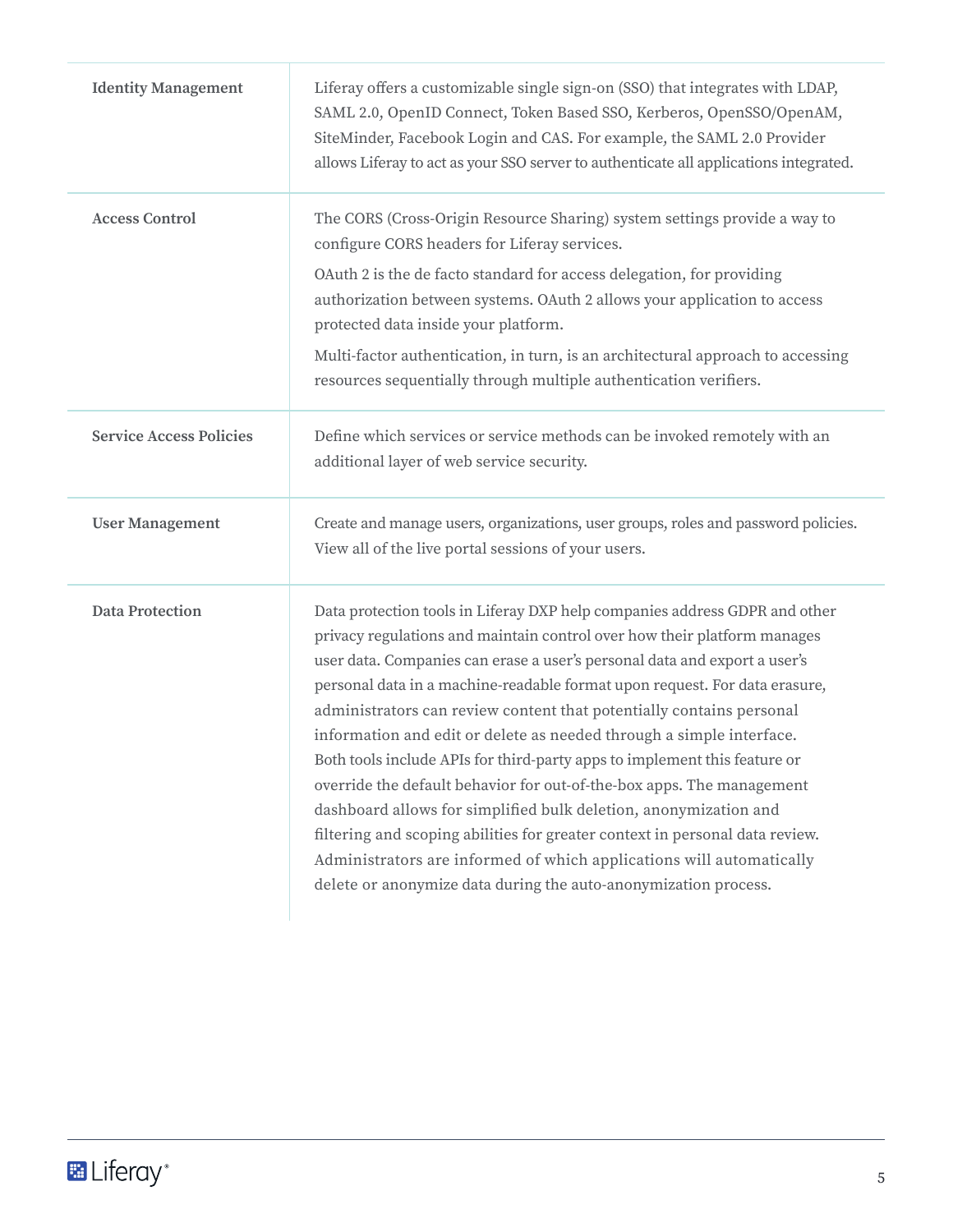# <span id="page-7-0"></span>Experiences

Liferay DXP is designed to support personalized experiences across digital touchpoints including web, mobile and connected devices. Features around business productivity also help companies create useful experiences for employees and partners, making the platform a solid foundation for almost any project. Create consistent, personalized experiences quickly and easily.

#### Content Management

Content management features provide support for creating and managing structured web content and digital assets for developers and business users, including a modern UI, content authoring, geolocation, staging tools and others.

Liferay CMS The main interface for Liferay's integrated web publishing system allows users to create, edit and publish content as well as take advantage of reusable content templates and structures. These structures and templates enable users to quickly build pages and websites while maintaining a common look and feel across an entire site. It also allows for one-click changes in layout and one-click creation of full pages. There is a built-in workflow, article versioning, search and metadata.

- Structured Content: Manage and create different content models and web content needed, for making sure your use case-specific content management system becomes a reality.
- Content previews: Easily preview created content within an associated display page, within a page before publication in a fragment and in draft form within a Widget page.
- Content Modelling: Easily create and manage content models for your web content through Web Content Structures.
- Collections: Create, edit and manage collections of content in "sets" for asset publisher display. Reuse configurations for content sets.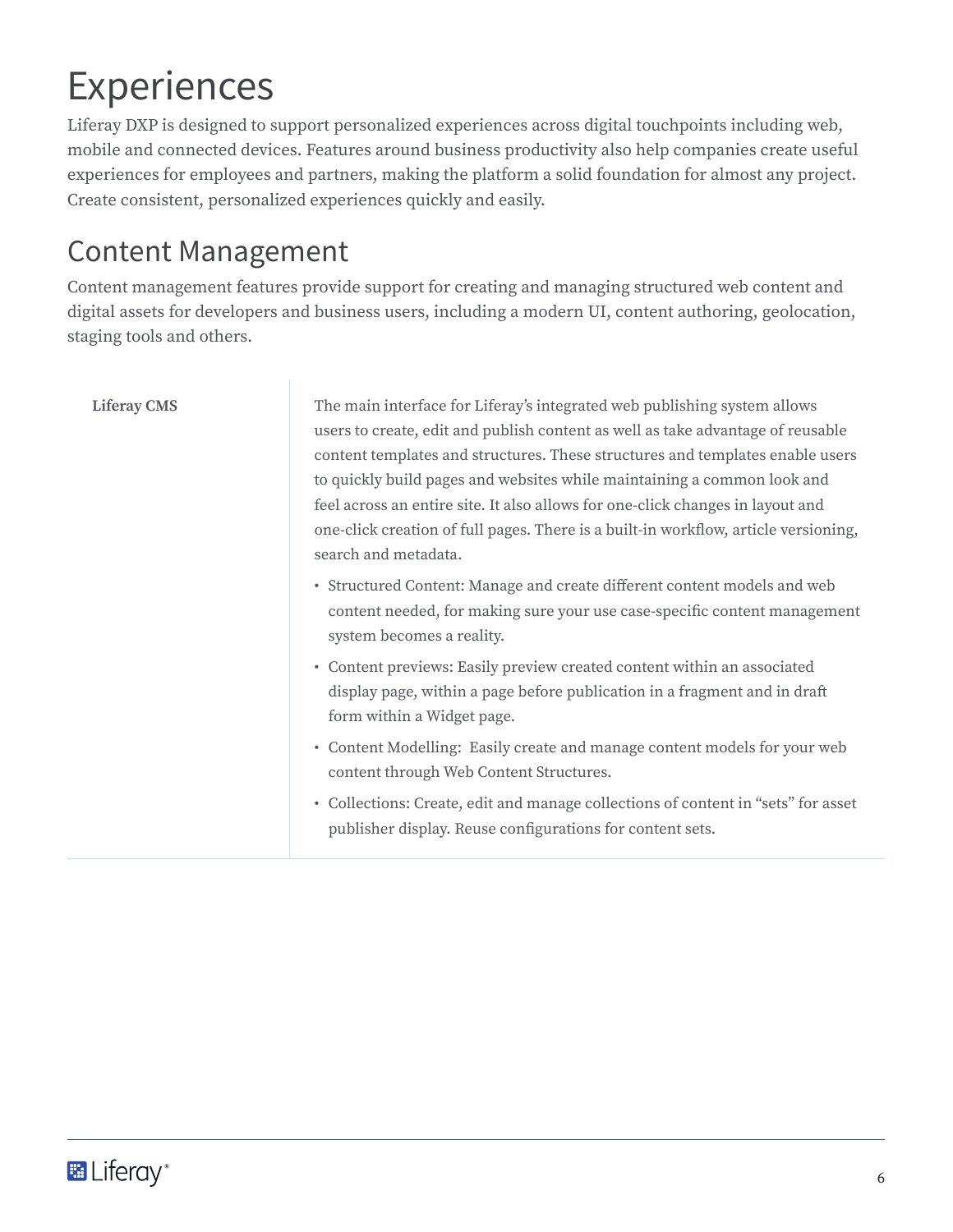| <b>Web Content Display</b> | Publishes any piece of web content created within Liferay WEM to a page.<br>Web Content Display is used to display most of the web content on Liferay.com<br>and other Liferay-driven websites and can be arranged on a page with a<br>convenient drag-and-drop.<br>• Asset Publisher: Dynamically display any piece of content, such as images,<br>blogs, documents and web content, either through a set of publishing rules<br>or by manual selection. Improvements made in configuration allows for<br>better management of content display.                                                      |
|----------------------------|-------------------------------------------------------------------------------------------------------------------------------------------------------------------------------------------------------------------------------------------------------------------------------------------------------------------------------------------------------------------------------------------------------------------------------------------------------------------------------------------------------------------------------------------------------------------------------------------------------|
| Modern UI                  | Liferay supports modern UI frameworks and Single Page Applications (SPAs).<br>Users experience faster loading and greater performance on the Liferay<br>platform through SPAs, a technology that provides dynamic and responsive<br>web experiences by taking only the parts of a page that need to be loaded<br>rather than reloading the entire page. This can be achieved in Liferay DXP<br>through Senna.js, a SPA engine.<br>Support for third-party UI frameworks include Metal.js, Twitter Bootstrap,<br>JQuery, ReactJS, AngularJS, Senna.js, Vaadin and more.                                |
| <b>Enterprise DAM</b>      | Manage documents, video, audio, images and other media types in a<br>unified repository. Allow groups to store, tag, lock and search for assets,<br>use them on site pages or download them for use offline. For more<br>information about digital asset management, please refer to page 19.                                                                                                                                                                                                                                                                                                         |
| Auto-Tagging               | Leverages third-party machine learning services to provide personalized<br>experiences and improve the findability of assets by automatically adding<br>tags to images and documents upon upload.<br>Features include:<br>· Image Auto-Tagging: Tag providers available for images are TensorFlow,<br>Google Cloud Vision and Microsoft Cognitive.<br>• Web Content/Document Auto-Tagging: Tag providers are OpenNLP and<br>Google Natural Language.<br>• Auto-Tagging API: Tag any asset with any service, for your use case by<br>leveraging an API built for extending auto-tagging functionality. |
| Search                     | Search for documents, video, audio, images and other media types based off<br>of file names, tags, metadata and the file's text content.                                                                                                                                                                                                                                                                                                                                                                                                                                                              |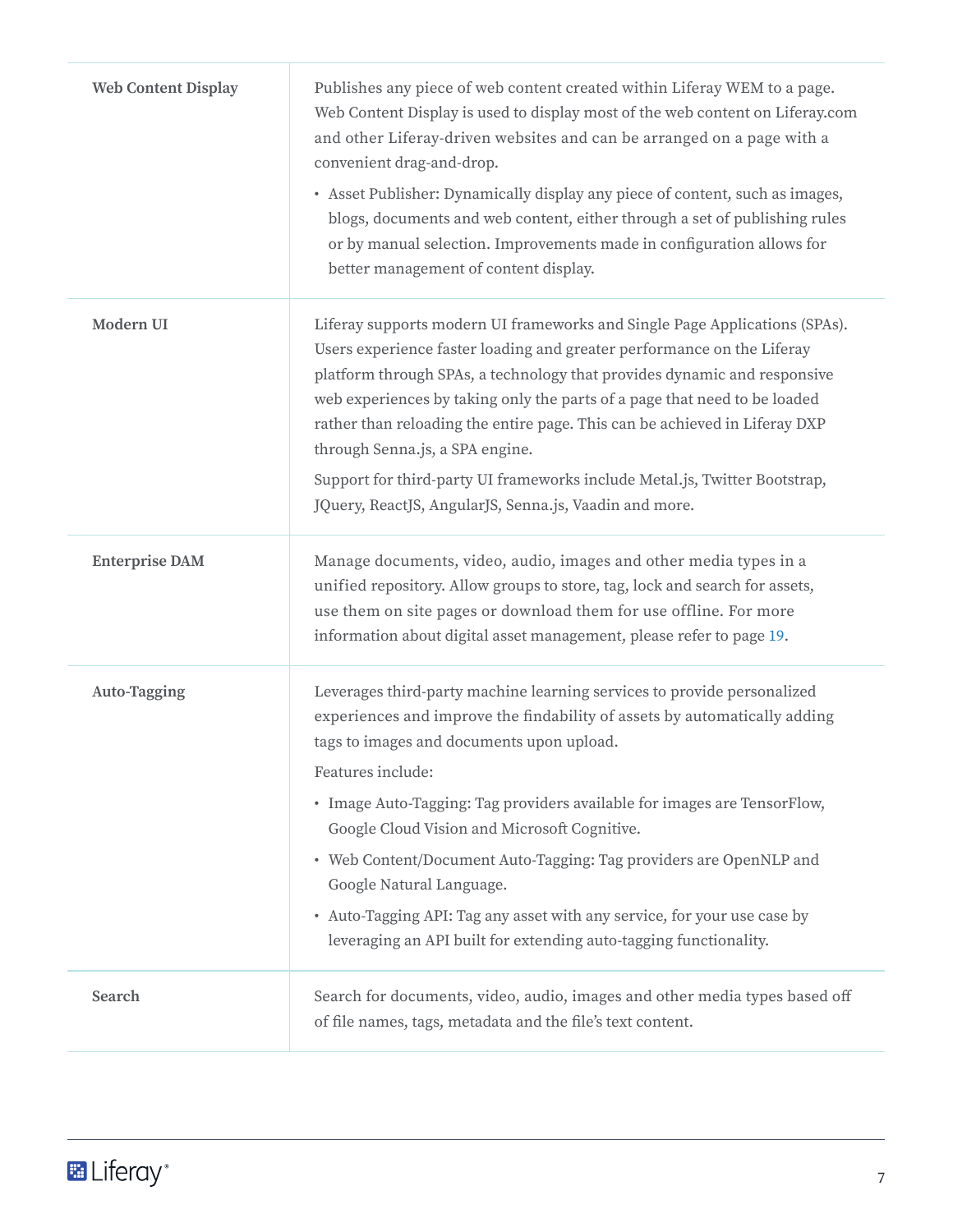| <b>Asset Libraries</b>                           | Organize content in dedicated libraries to help reuse content across different<br>sites and have better-isolated control on them. Connect the asset libraries only<br>to the sites where it is needed to provide access so content authors can use the<br>assets stores while creating a page, or writing a blog post.                                                                                                                |
|--------------------------------------------------|---------------------------------------------------------------------------------------------------------------------------------------------------------------------------------------------------------------------------------------------------------------------------------------------------------------------------------------------------------------------------------------------------------------------------------------|
| <b>Content Dashboard</b><br>& Content Audit Tool | Streamline the content audit process and minimize the effort of finding gaps<br>in company's content strategy execution. Content Dashboard is a one-stop-place<br>where content authors will be able to access all the contents, not only for<br>a given site, but for all the sites and asset libraries in a Liferay instance.<br>It includes the Content Audit Tool to make it easier for content teams to run<br>content audits.   |
| <b>Taxonomies</b>                                | Create taxonomies through the use of tags, vocabulary and categories<br>to classify and organize content within Liferay DXP. Foster systematic<br>categorization with out-of-the-box Global Vocabularies. Tag web content,<br>documents, message board threads and more to dynamically share content<br>with other users. Faceted search leverages tags to allow users to filter results<br>by specific criteria across the platform. |
| <b>Content Performance</b><br>Analytics          | Integration with Liferay Analytics Cloud provides reports that help users<br>understand the number of views and clicks, as well as the current content<br>engagement level, including the ability to drill down to the asset level to better<br>understand the audience. Search Engine Traffic insights allows marketers and<br>content authors to assess SEO strategy.                                                               |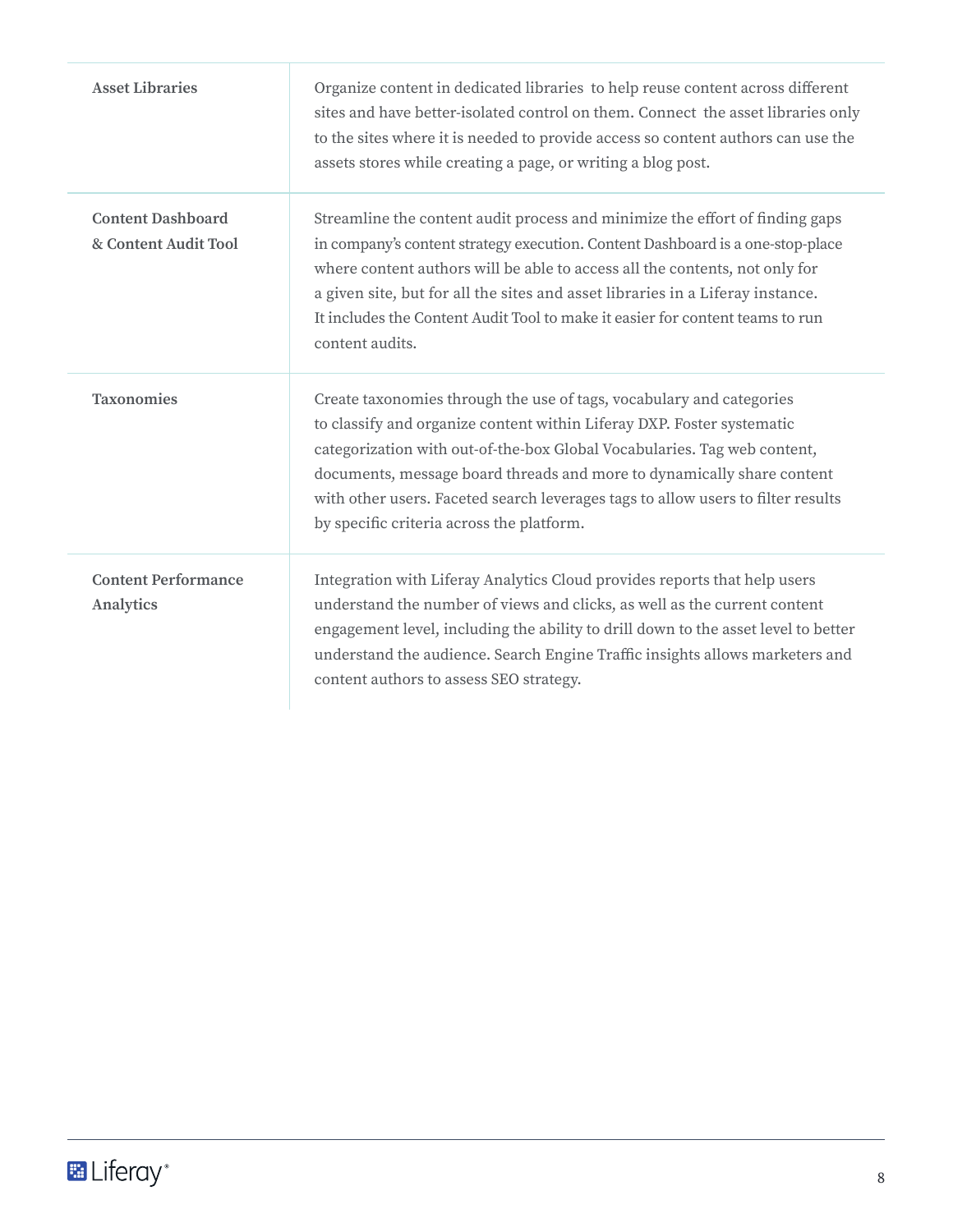#### <span id="page-10-0"></span>Experience Management

Empower any member of your team to build and customize web pages in order to deliver enhanced digital experiences that are tailored to your users' needs. Additionally, leverage analytics for insights on how to improve these experiences.

| <b>Fragments</b>                           | Fragments are predesigned, reusable components used to quickly build<br>new pages. Fragments use inline editing to change text and images and can<br>incorporate Liferay DXP applications for advanced functionality. Fragments can<br>be configured to be updated to all pages when updated thanks to an automatic<br>propagation mechanism.                                                                                       |
|--------------------------------------------|-------------------------------------------------------------------------------------------------------------------------------------------------------------------------------------------------------------------------------------------------------------------------------------------------------------------------------------------------------------------------------------------------------------------------------------|
| <b>Fragment Editor</b>                     | Easily drag-and-drop from OOTB element/component sets to create fragments<br>or composition of fragments.                                                                                                                                                                                                                                                                                                                           |
| <b>Fragments Toolkit</b>                   | CLI tool allows front-end developers to code fragments in their own code<br>editors and upload without the need to redeploy.                                                                                                                                                                                                                                                                                                        |
| <b>Widgets (Portlets)</b>                  | Reusable, drag-and-drop and configurable widgets can be used by any<br>business users.                                                                                                                                                                                                                                                                                                                                              |
| <b>Widget Library</b>                      | Liferay DXP provides a generous selection of OOTB widgets for different<br>business needs, that can be easily added to the page.                                                                                                                                                                                                                                                                                                    |
| <b>Liferay JS Bundle</b><br><b>Toolkit</b> | A JS widget creator allows non-java developers to easily create frontend apps<br>using the latest libraries through the CLI tool.                                                                                                                                                                                                                                                                                                   |
| Pages                                      | Use Content Pages to create pages for structured and unstructured content,<br>as well as applications through a drag-and-drop interface. Use page fragments<br>and content mapping to define how different types of structured web content<br>are displayed on a page. Use the Viewport navigation to view and define the<br>responsive behaviour of the page for mobile devices using styling options<br>for layouts, and spacing. |
|                                            | Use Collection Pages to group pages built with a Display Page Template. It will<br>facilitate the administration of the pages resulting from a collection of content<br>and their associated Display Page Template.                                                                                                                                                                                                                 |
|                                            | The traditional method of creating pages through adding and configuring<br>applications (widgets) to a page layout of columns and rows is available<br>through Widget Pages.                                                                                                                                                                                                                                                        |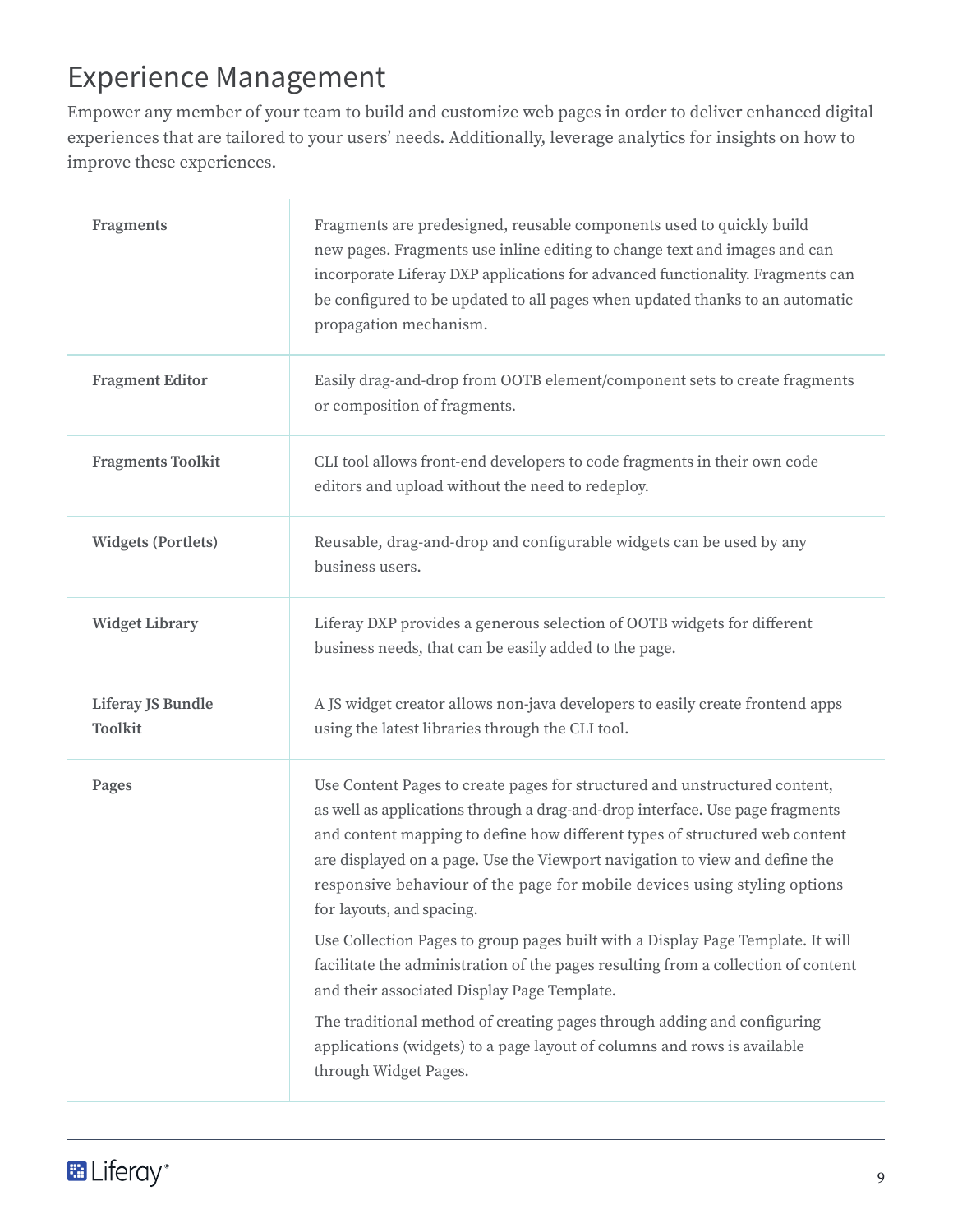| <b>Display Page Templates</b> | When mapped to a structured content, it creates pages for those<br>structured content, using the display page template.                                                                                                                                                                                                                                                                                                                                                                                                                                                                                                                                                                                                                                                                                                                               |
|-------------------------------|-------------------------------------------------------------------------------------------------------------------------------------------------------------------------------------------------------------------------------------------------------------------------------------------------------------------------------------------------------------------------------------------------------------------------------------------------------------------------------------------------------------------------------------------------------------------------------------------------------------------------------------------------------------------------------------------------------------------------------------------------------------------------------------------------------------------------------------------------------|
| <b>Page Templates</b>         | Create page layouts with content, sections, widgets. These types of pages are<br>aimed at being used as Example pages or Starter pages.                                                                                                                                                                                                                                                                                                                                                                                                                                                                                                                                                                                                                                                                                                               |
| <b>SEO</b>                    | Liferay DXP optimizes updates to site map information and other metadata<br>so that new pages are searchable by external search engines. SPA technology<br>provides dynamic page loading without hurting SEO. The redirections<br>management application allows admins to create from the UI redirections to<br>help with page rearrangements or move users temporarily to the desired place.<br>Combined with listing the 404 hits, admins can react before search engines<br>penalize the sites or users start complaining for not finding what they were<br>looking for. The OpenGraph support allows tailoring marketers messaging<br>when sharing pages on social platforms. For marketers and content authors,<br>valuable metrics on search engine traffic and best performing keywords by<br>region are provided in the display page context. |
| <b>Page Analytics</b>         | Integration with Liferay Analytics Cloud helps you visualize a page list and<br>understand performance through an aggregate view.                                                                                                                                                                                                                                                                                                                                                                                                                                                                                                                                                                                                                                                                                                                     |
| Page Customization            | Depending on what the administrator allows, users can customize pages by<br>adding, removing, positioning content or application attributes (e.g., zip code<br>for weather application). These pages can be made public (published as a<br>website with a unique friendly URL) or kept private.                                                                                                                                                                                                                                                                                                                                                                                                                                                                                                                                                       |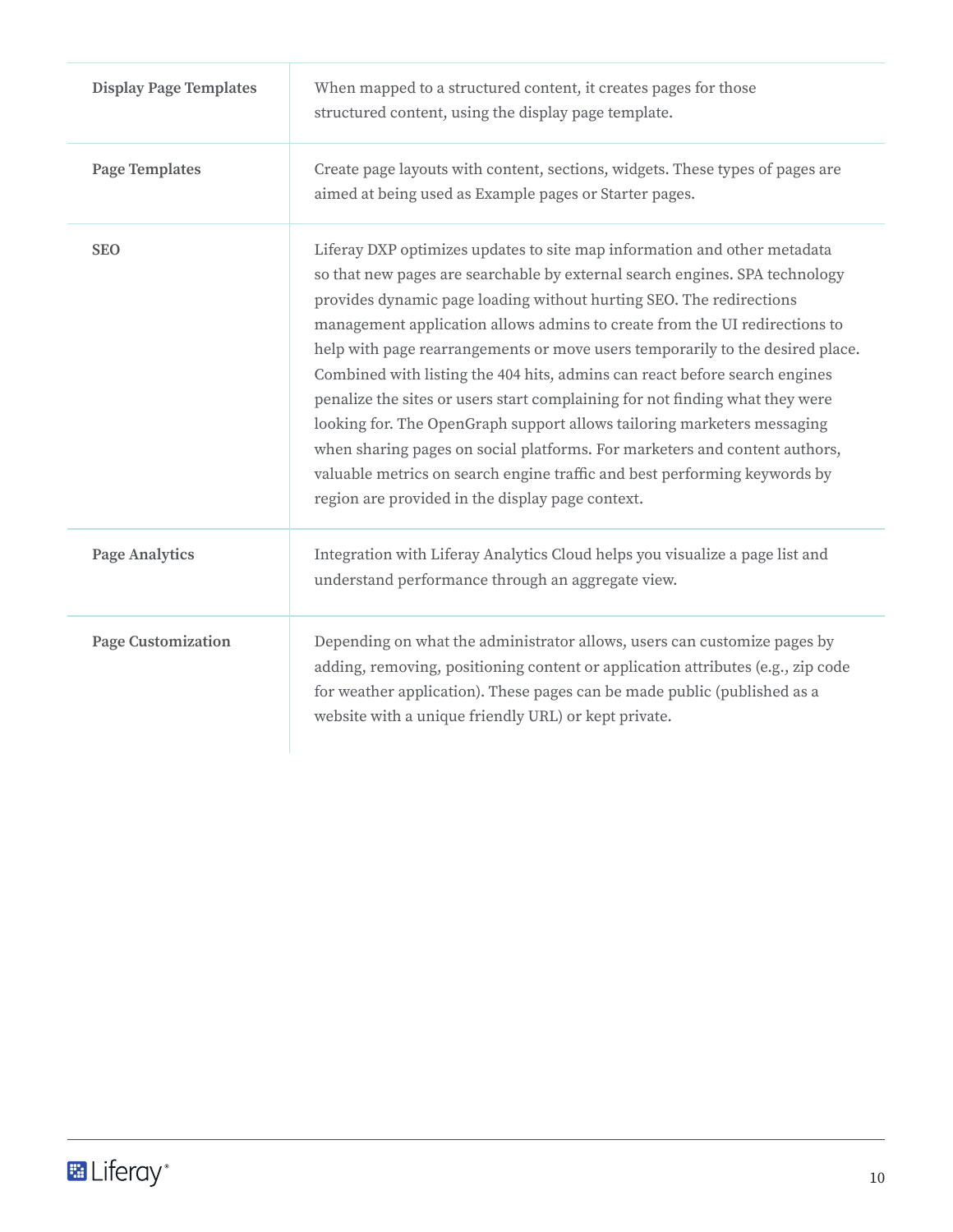#### <span id="page-12-0"></span>Segmentation and Personalization

In order to facilitate deeper personalization of digital experiences, Liferay DXP provides features for role-based content delivery, audience targeting and segmentation.

| Experiences                                  | Easily personalize anything on a page for different audience segments through<br>the page editor.                                                                                                                                                                                                                                                                                                                                                                                                                                                                                                                                                                                                                                                                                                                                                                                                                                                                                                                                                                                                                                                                                                                                                               |
|----------------------------------------------|-----------------------------------------------------------------------------------------------------------------------------------------------------------------------------------------------------------------------------------------------------------------------------------------------------------------------------------------------------------------------------------------------------------------------------------------------------------------------------------------------------------------------------------------------------------------------------------------------------------------------------------------------------------------------------------------------------------------------------------------------------------------------------------------------------------------------------------------------------------------------------------------------------------------------------------------------------------------------------------------------------------------------------------------------------------------------------------------------------------------------------------------------------------------------------------------------------------------------------------------------------------------|
| Segmentation                                 | Create audience segments based on user behavior (e.g., page visited, device,<br>last login date), user attributes (e.g., country, gender, language), social media<br>profiles or custom fields. Target specific audiences for personalization for<br>delivering prescriptive customer journeys (e.g., promoting products to a<br>specific vertical or showing offers to a subset of customers). Now in Liferay<br>CE/DXP 7.3, you can reuse existing segments and combine them with complex<br>rules to create new audiences. In DXP, this allows marketers to mix DXP and<br>Analytics Cloud segments to create new and more powerful criteria.<br>Functionalities include:<br>• Creating complex rules to segment your visitors.<br>· Targeting unauthenticated visitors based on cookies, device, URL,<br>geolocation and locale.<br>• Executing use case-specific segmentation rules.<br>• Allowing advanced segmentation rules to have consistent functionality with the<br>segmentation rules provided in Analytics Cloud. Segments will be available<br>at the root level along with Users, Organizations, Roles and User Groups.<br>• Managing and moving segments to different scopes.<br>· Segmenting users based on profile and organization fields. |
| Optimization                                 | Measure the interaction of targeted user segments with your chosen<br>content to optimize content delivery. This functionality is available through<br>Liferay Analytics Cloud.                                                                                                                                                                                                                                                                                                                                                                                                                                                                                                                                                                                                                                                                                                                                                                                                                                                                                                                                                                                                                                                                                 |
| <b>Role-Based</b><br><b>Content Delivery</b> | The Liferay platform allows multiple user types to access a single URL<br>and a unique page view depending on the user's role, group, organization<br>or personal preferences. Administrator-controlled and user-customized,<br>Liferay DXP provides a central platform for determining enterprise<br>content policy, including who can edit and publish content, files,<br>communities and applications.                                                                                                                                                                                                                                                                                                                                                                                                                                                                                                                                                                                                                                                                                                                                                                                                                                                       |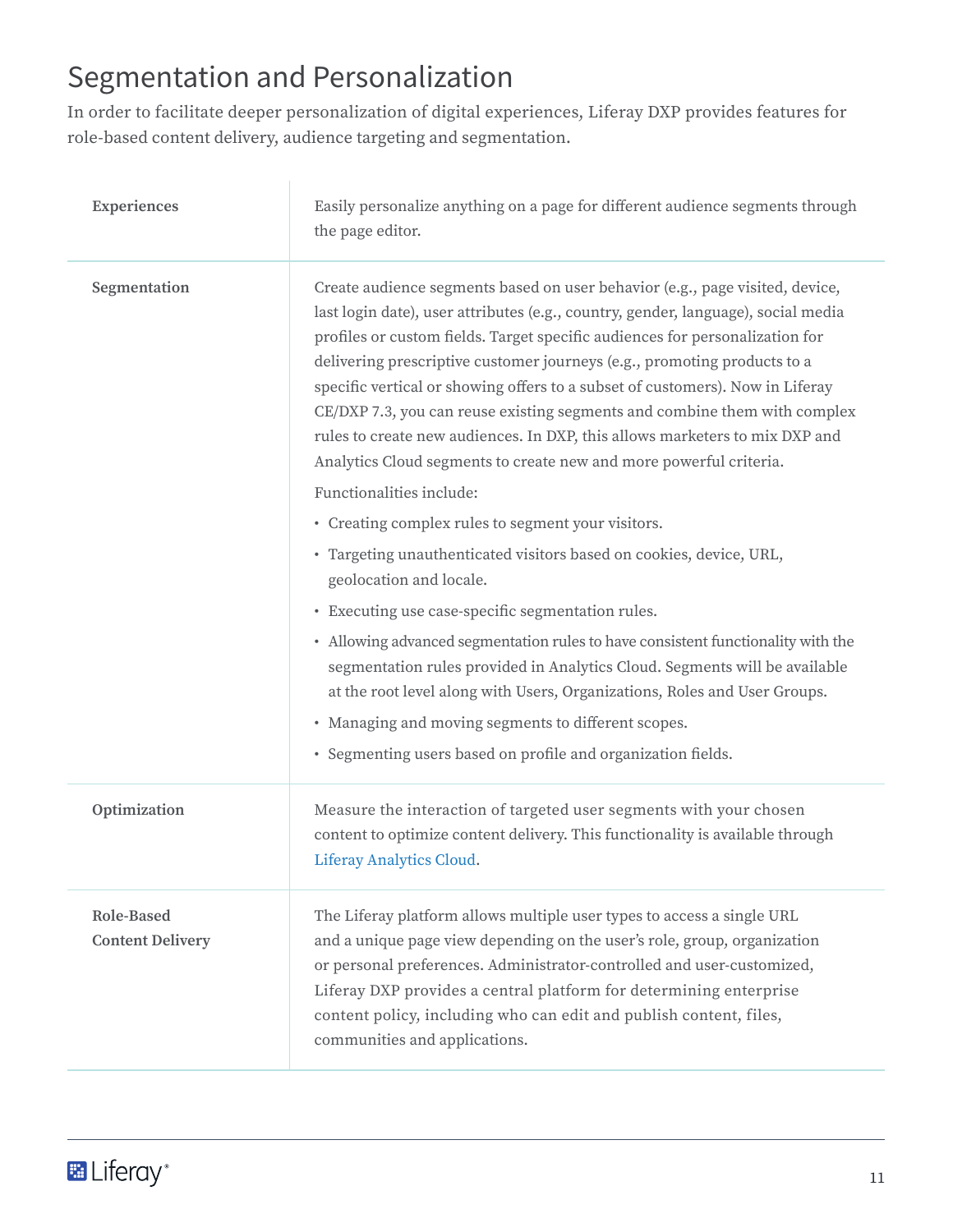<span id="page-13-0"></span>

| <b>Page Customization</b>         | An administrator can allow users to customize pages without affecting<br>other users or site members. Users can customize pages by adding, removing,<br>positioning content or application attributes. These pages can be made public<br>(published as a website with a unique friendly URL) or kept private. |
|-----------------------------------|---------------------------------------------------------------------------------------------------------------------------------------------------------------------------------------------------------------------------------------------------------------------------------------------------------------|
| Content<br><b>Recommendations</b> | Automated personalization of content based on a user's past behavior<br>powered by Analytics Cloud integration, with behavior-based segmentations<br>and interest-based content recommendations.                                                                                                              |
| <b>Collections</b>                | Personalize content sets for reuse across multiple pages. You can also integrate<br>your own info provider and make it available as a Collection Easily manage<br>segmentation targeting for collection lists.                                                                                                |

#### Multichannel Support

Liferay DXP provides multichannel delivery and support for the ability to offer great experiences across various channels, devices and touchpoints. REST APIs provide further ability to integrate other methods of delivery and support a range of applications and other systems.

| <b>Headless CMS</b>            | A new generation of REST and GraphQL APIs helps developers consume content<br>from any channel they need including mobile apps, chatbots or wearables.<br>Front-end developers are free to create a presentation layer using the<br>technologies they commonly use (Angular, React, NodeJS, etc.), leveraging on<br>their experience while keeping all the functionality that Liferay provides such as<br>user management, content repository, documents and media, forms and blogs.<br>Additionally, Liferay provides a toolkit that helps developers to create their own<br>APIs, for example, for exposing services from back end or legacy applications. |
|--------------------------------|--------------------------------------------------------------------------------------------------------------------------------------------------------------------------------------------------------------------------------------------------------------------------------------------------------------------------------------------------------------------------------------------------------------------------------------------------------------------------------------------------------------------------------------------------------------------------------------------------------------------------------------------------------------|
| <b>Mobile Experience Suite</b> | Liferay DXP's mobile experience suite is a collection of software to enable<br>responsive design, native and hybrid app development, push notifications<br>and mobile integration with different Liferay instances and applications.                                                                                                                                                                                                                                                                                                                                                                                                                         |
| <b>Mobile Device Rules</b>     | Feature and framework for defining different platform behavior based on device<br>type with a built-in set of device definitions for most mobile device platforms<br>(iOS, Android, etc.) and an optional device detection database for purchase.                                                                                                                                                                                                                                                                                                                                                                                                            |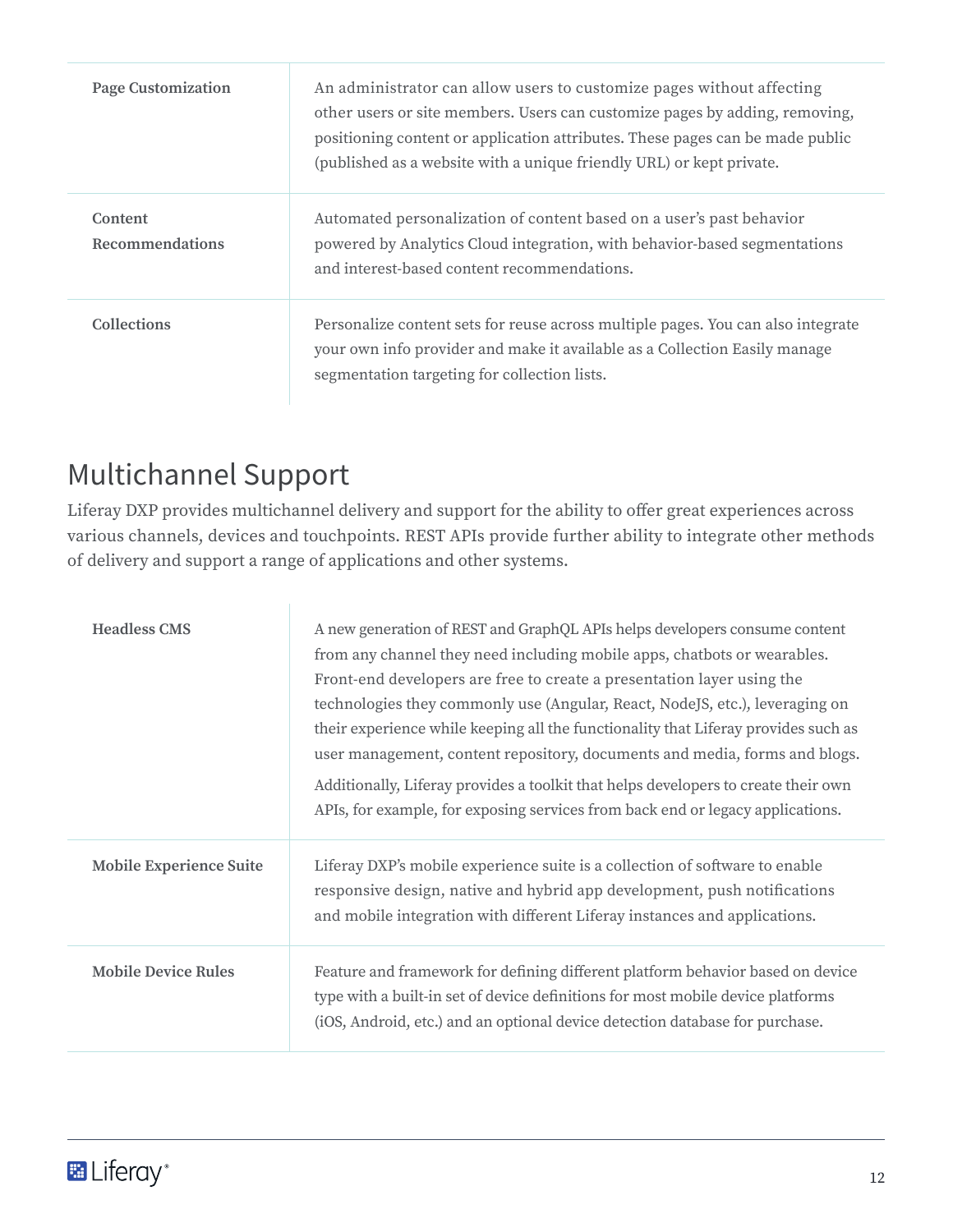| <b>Responsive Design</b>                                        | Liferay DXP's CSS framework is responsively designed to work with browsers<br>on all platforms from mobile to tablet to desktop.                                                                                                                                                                                                                                                                                                                     |
|-----------------------------------------------------------------|------------------------------------------------------------------------------------------------------------------------------------------------------------------------------------------------------------------------------------------------------------------------------------------------------------------------------------------------------------------------------------------------------------------------------------------------------|
| <b>Mobile Device Preview</b>                                    | Preview your content on a variety of predetermined or custom screen sizes.                                                                                                                                                                                                                                                                                                                                                                           |
| <b>Adaptive Media</b>                                           | Adaptive Media is an application in Liferay that dynamically adjusts images<br>to best fit the screen size of the device being used. It also offers deep control<br>over how images are loaded and displayed, allowing companies to address<br>performance issues across a wide variety of devices and varying network<br>speeds between users and countries.                                                                                        |
| <b>Native App Development</b><br>with Liferay Screens           | Rapidly develop native apps with a collection of fully native mobile components,<br>using all the power of your Liferay platform as an enterprise grade mobile<br>back end.                                                                                                                                                                                                                                                                          |
| <b>Hybrid App</b><br>Development with<br><b>Liferay Screens</b> | Liferay Screens enables software developers to use Apache Cordova or<br>Xamarin to build cross-platform applications from one codebase designed<br>for the web on a PC and embed that content into a Screens app for mobile use.<br>Sites and applications designed for PC can be rendered in screenlets with<br>no additional code. The resulting apps allow native mobile capabilities and<br>navigation to be mixed with HTML content seamlessly. |
| <b>Liferay Push</b>                                             | Liferay Push exposes a framework that lets developers send push notifications<br>from the Liferay platform to native Android and iOS apps.                                                                                                                                                                                                                                                                                                           |
| <b>Liferay Mobile SDK</b>                                       | The Liferay Mobile SDK is a framework for building native mobile apps that<br>integrate with your different Liferay DXP instances and their portlets.                                                                                                                                                                                                                                                                                                |
| Mobile Sync App                                                 | The Android and iOS mobile app for Liferay Sync gives you the convenience<br>of sharing and viewing files in tandem across your devices while enjoying<br>most of the desktop client's capabilities. The mobile client allows you to be<br>connected to one account at a time and, in order to save storage space on<br>your device, you choose the files with which you want to work in lieu of<br>automatic downloads.                             |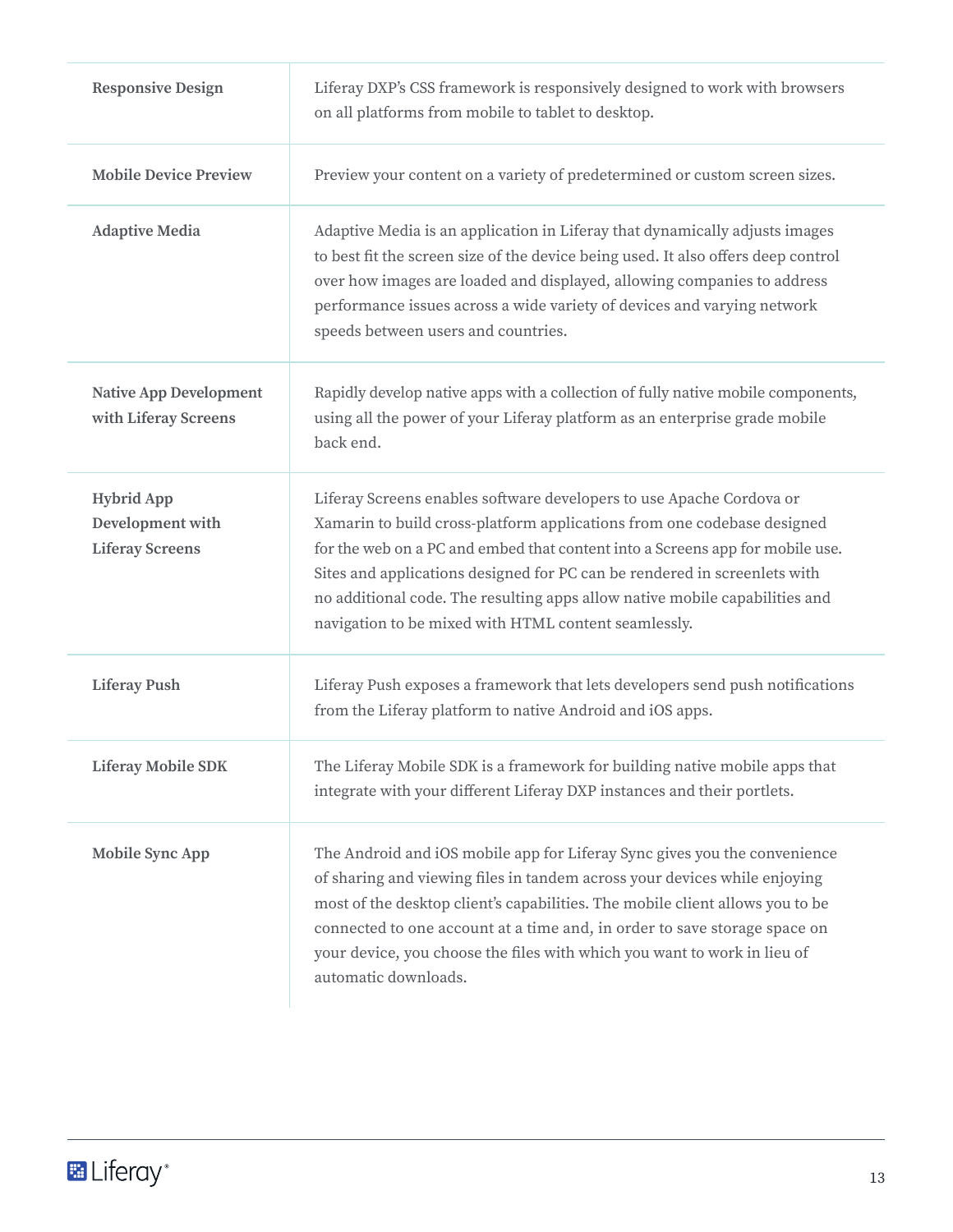# <span id="page-15-0"></span>**Operations**

Streamline common business processes and gather information from your users with out-of-the-box features for creating forms and workflows.

### App Builder

| <b>App Builder</b>                        | As its name implies, this application empowers business users with an<br>intuitive GUI to define forms and table views and leverage workflows to build<br>applications with the goal of digitizing and automating business processes.<br>Applications can be deployed in standalone fashion or added to pages as a<br>widget or through the product menu.                                           |
|-------------------------------------------|-----------------------------------------------------------------------------------------------------------------------------------------------------------------------------------------------------------------------------------------------------------------------------------------------------------------------------------------------------------------------------------------------------|
| <b>Custom Objects</b>                     | Create Custom Objects to represent and store business specifics data in Liferay.<br>This is somewhat similar to how developers can define entity models using<br>Service Builder or similar tools, but all done through the interface and using a<br>Low-Code UX.                                                                                                                                   |
| <b>Form Views</b>                         | Create multiple Form Views for each custom object in order to collect data<br>from the target users of the application.                                                                                                                                                                                                                                                                             |
| <b>Table Views</b>                        | Create multiple Table Views to display, update and delete captured data in<br>the application.                                                                                                                                                                                                                                                                                                      |
| <b>Deployment Types</b>                   | Applications built in App Builder can be deployed in standalone fashion or<br>added to pages as a widget or through the product menu.                                                                                                                                                                                                                                                               |
| <b>Form View Rules</b>                    | Just like Forms portlet, App Builder also provides a Rule Builder to allow users<br>to define dynamical behaviors for fields of each Form View of the application,<br>like set visibility of a field or using a predefined condition to enable or disable<br>a field. To start defining rules in a Form Views, click in the Rules option<br>present in the right menu bar of the Form View builder. |
| Multi-Language<br><b>Support for Apps</b> | Users can also internationalize the applications created through App Builder<br>by translating and making Apps available in several different languages. To create<br>localized applications, you just need to select and translate the fields to the<br>languages you want in the Form View Builder of the application.                                                                            |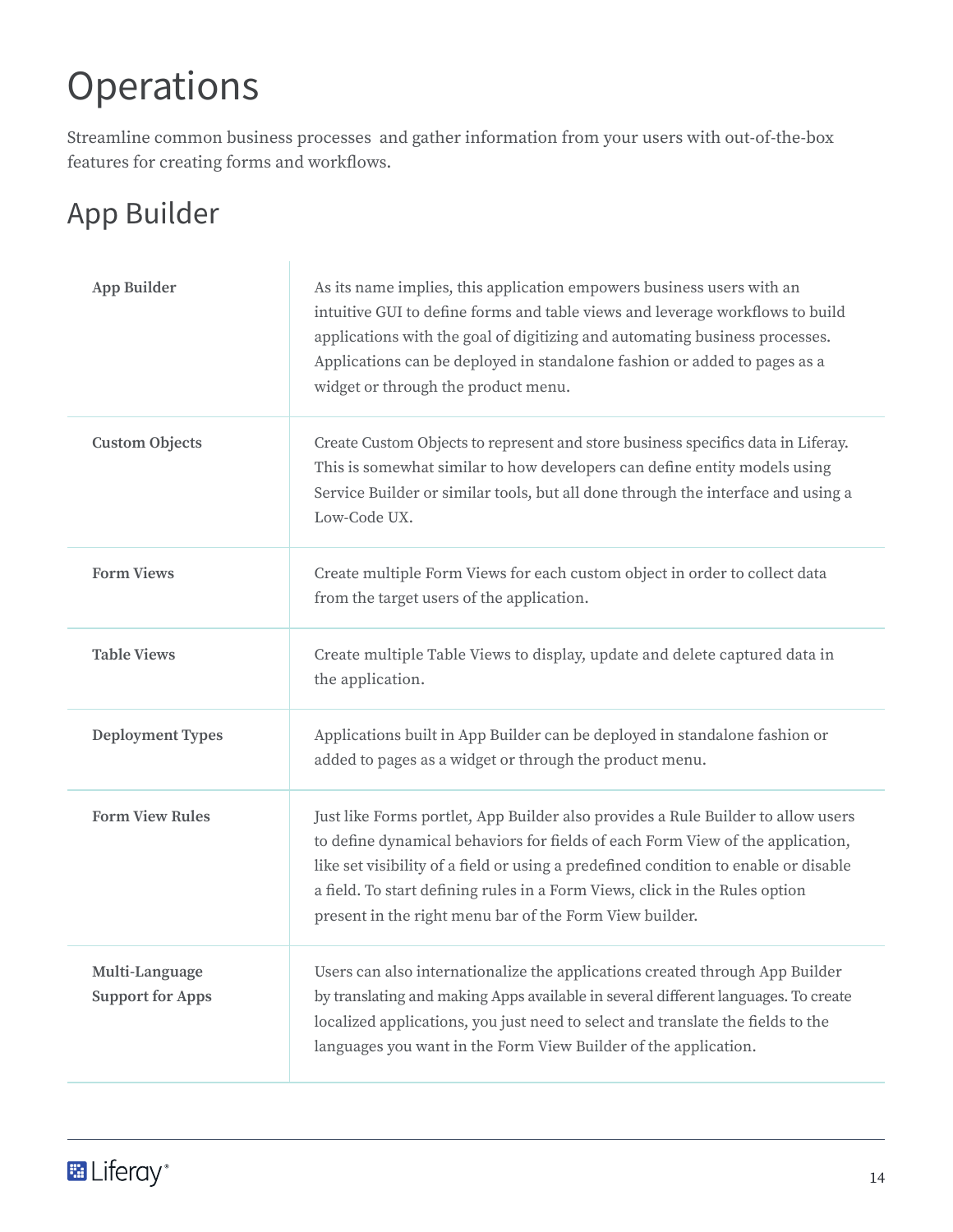<span id="page-16-0"></span>

| <b>Fieldsets</b>           | App Builder also provides a fieldset capability, which allows users to create,<br>update and reuse frequently used groups of fields in different objects and<br>forms views. This way, users don't have to recreate one same group of fields<br>(e.g. address) over and over for each application. To start creating and using<br>fieldsets, access the Fieldset tab on the right sidebar of the Form View Builder.                                                                                   |
|----------------------------|-------------------------------------------------------------------------------------------------------------------------------------------------------------------------------------------------------------------------------------------------------------------------------------------------------------------------------------------------------------------------------------------------------------------------------------------------------------------------------------------------------|
| <b>Process Driven Apps</b> | One of the main values offered by App Builder is the automation of business<br>processes through Workflow Powered Apps. For this use case, we offer a<br>separate and special-made experience that allows users to define the stages<br>of the process and specify which information of the Custom Object should<br>be requested and/or displayed in each step of the application. Users can also<br>make use of Workflow Metrics to understand the performance and health of<br>the App's processes. |

#### Forms

Design and build personalized forms to replace complex paper applications.

| <b>Forms</b>      | Design, publish and manage forms with a simple-to-use drag-and-drop interface.<br>Instead of making users fill up a long and tiring form, break it down, improve the<br>experience and take advantage of the multiple pages. Share with your target<br>audience a form URL published into a standalone page. Assign your form<br>to a workflow so it will follow a process suited to your business after user<br>submission. Allow users and administrators to create multiple choice polls<br>that keep track of responses. Ultimately, customize your forms to show or<br>hide fields, only asking relevant questions to the users.                                                                                                                                                                                 |
|-------------------|-----------------------------------------------------------------------------------------------------------------------------------------------------------------------------------------------------------------------------------------------------------------------------------------------------------------------------------------------------------------------------------------------------------------------------------------------------------------------------------------------------------------------------------------------------------------------------------------------------------------------------------------------------------------------------------------------------------------------------------------------------------------------------------------------------------------------|
| <b>Form Rules</b> | Create personalized forms with conditional rules using the Form Rules feature.<br>Conditional rules allow users to introduce dynamic behavior in forms and<br>allow personalization of the questions or fields to show/require based on how<br>users respond on your forms. A predefined set of form rules allows for quick<br>customizations to users' form fields, including: setting a required field,<br>enabling fields/options, autofill selects, show and hide, jump to a page,<br>calculations, conditional success pages and an API to create and execute<br>customized rules for your form needs, for forms created programmatically.<br>Define validation logic for a specific form field by creating custom messages<br>for form validation errors. This helps improve the completion rate of your forms. |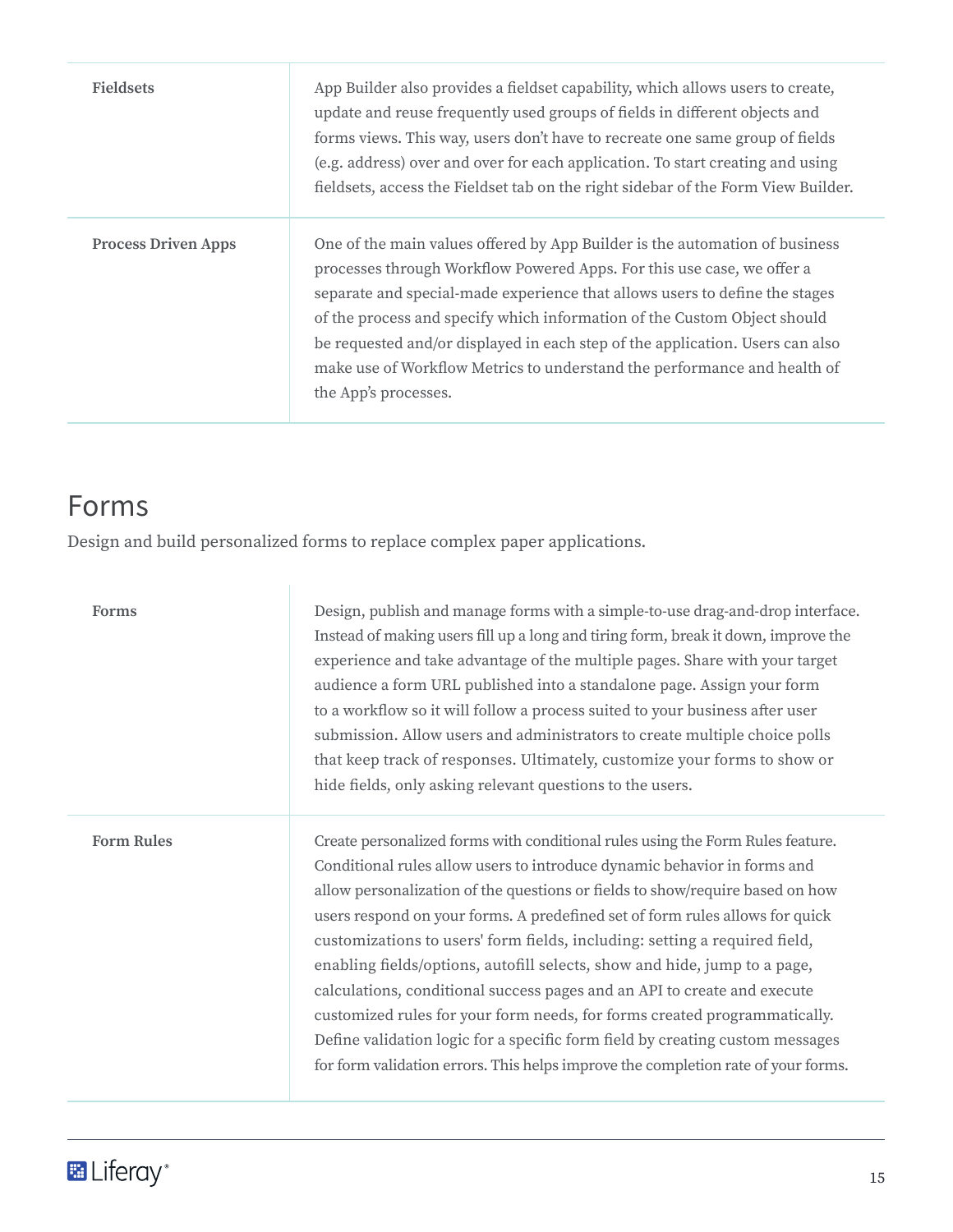| Multi-Language<br><b>Support for Forms</b> | Add a translation for each form field when building forms. Similar to creating<br>translations for web content, the ability to add translations for form fields<br>allows for better support globally, where common things like names,<br>surnames and address formats vary between countries.                                                                                                                                    |
|--------------------------------------------|-----------------------------------------------------------------------------------------------------------------------------------------------------------------------------------------------------------------------------------------------------------------------------------------------------------------------------------------------------------------------------------------------------------------------------------|
| <b>Fields and Properties</b>               | Field types included in the default form fields including file upload, numeric,<br>password and grid fields. The ability to create form field sets, by grouping fields<br>together and easily repeat that group of fields help speed up the creation of long<br>forms where repeated inputs may be necessary. An API also allows users to create<br>new customized field types, with a provided Blade template and documentation. |
| <b>Forms Structure</b>                     | Structuring your forms is easy with the drag-and-drop interface. Users can<br>easily layout their form fields on a page and better design their form layouts<br>through the intuitive interface. Users can also configure a URL for redirects<br>after a form submission and standalone forms can have URLs independent of<br>the default site navigation.                                                                        |
| Validation                                 | Users can define validation logic for a specific form field by creating custom<br>messages for form validation errors, which can help improve the completion<br>rate of your forms.                                                                                                                                                                                                                                               |
| <b>Field Library</b>                       | Liferay DXP comes with a default predefined library of form fields, as well as<br>capabilities that help you build a library of fields so that users can easily begin<br>building forms they need by reusing preset fields. The set can be arranged<br>once and deployed across a variety of situations for the business.                                                                                                         |
| Data Provider<br>Integration               | Integrate external web services using a Data Provider to apply to fields and<br>benefit from live data. You can pre-populate fields with data from external<br>services and import and export Data Provider definitions.                                                                                                                                                                                                          |
| <b>Entries Management</b>                  | Liferay DXP provides functionality for improving the end user experience<br>upon form completion. End users can receive email notifications after a<br>form entry and export entries into different formats: CSV, XML, and XLS.<br>Entries have workflow integration provided, so that they can also go through<br>a workflow process after submission.                                                                           |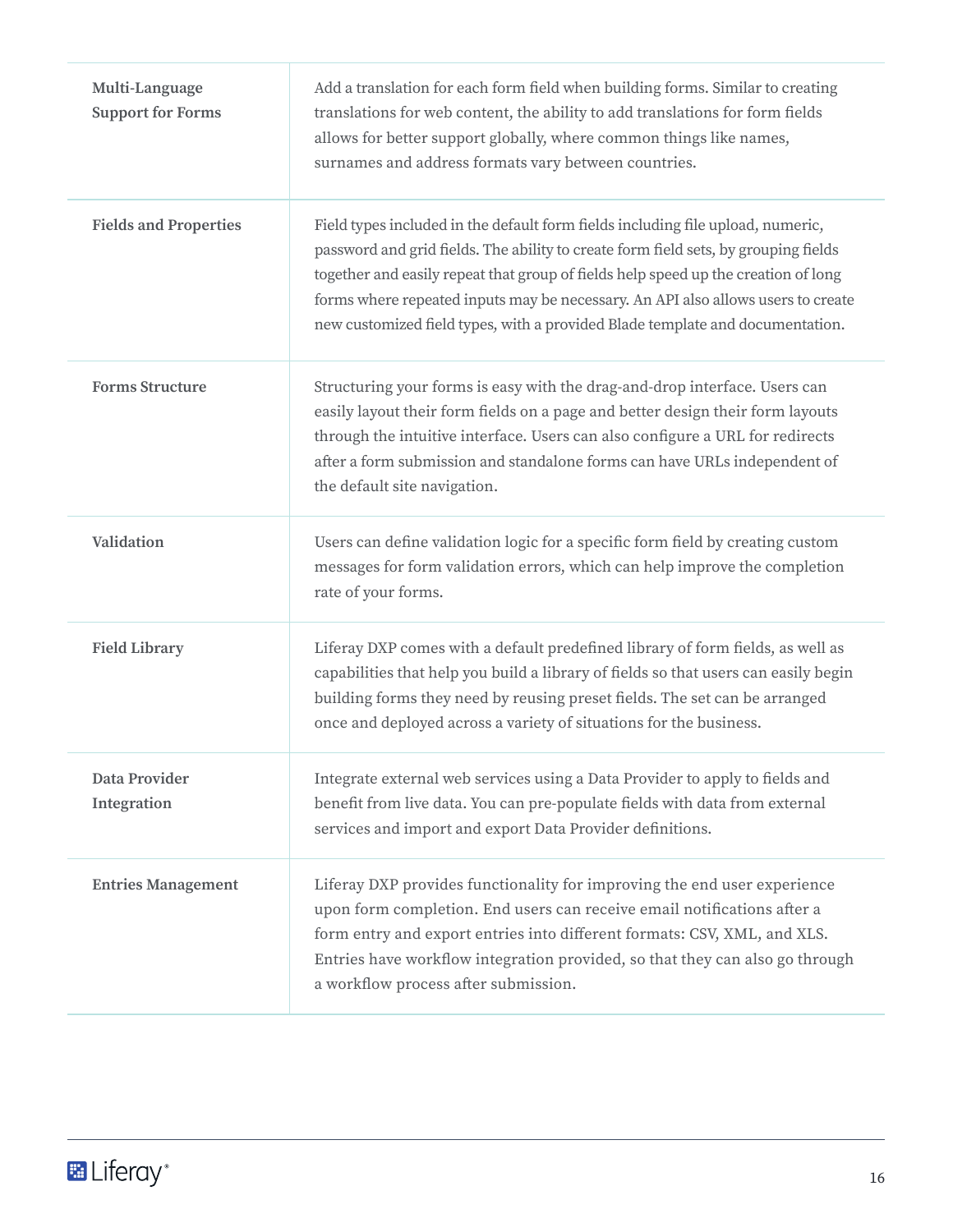| <b>Form Entries</b><br>Data Storage                 | Save the data you gather with your forms. Use our StorageAdapter API to give<br>more flexibility to your data management and store the data inside Liferay<br>Database or externally depending on the use case.                                                                                                                                                                                                                                                                                                                                                                                                                                                |
|-----------------------------------------------------|----------------------------------------------------------------------------------------------------------------------------------------------------------------------------------------------------------------------------------------------------------------------------------------------------------------------------------------------------------------------------------------------------------------------------------------------------------------------------------------------------------------------------------------------------------------------------------------------------------------------------------------------------------------|
| Data Engine APIs                                    | Data engine APIs to help IT build more flexible business applications.<br>These APIs can be used to execute CRUD operations on data definitions and<br>make it possible for developers to quickly assemble business applications that<br>can scale with flexibility.                                                                                                                                                                                                                                                                                                                                                                                           |
| <b>Forms Reports with</b><br><b>Analytics Cloud</b> | Forms reports detail the number of views, submissions, failed submissions,<br>abandonment and completion time, user information and device usage.                                                                                                                                                                                                                                                                                                                                                                                                                                                                                                              |
| <b>Forms Reports</b>                                | A built-in summary report of the answers received in forms, allowing users to<br>not only see the data collected, but also have an overall analysis of answers of<br>each field according to the field type.                                                                                                                                                                                                                                                                                                                                                                                                                                                   |
| <b>GDPR Coverage</b>                                | Because web forms are among the most common interfaces for collecting<br>user-provided data, there needs to be a GUI and development tools to design<br>forms that comply with GDPR requirements. Doing so means implementing 2<br>Data Protection Features within Forms.<br>Data Erasure (AKA Right to be Forgotten)<br>Administrators can review Form's entries that potentially contain personal<br>information and edit, anonymize or delete as needed through a simple interface.<br>Data Export (AKA Right to Data Portability)<br>Administrators can export a user's personal data submitted through Forms<br>before going through the erasure process. |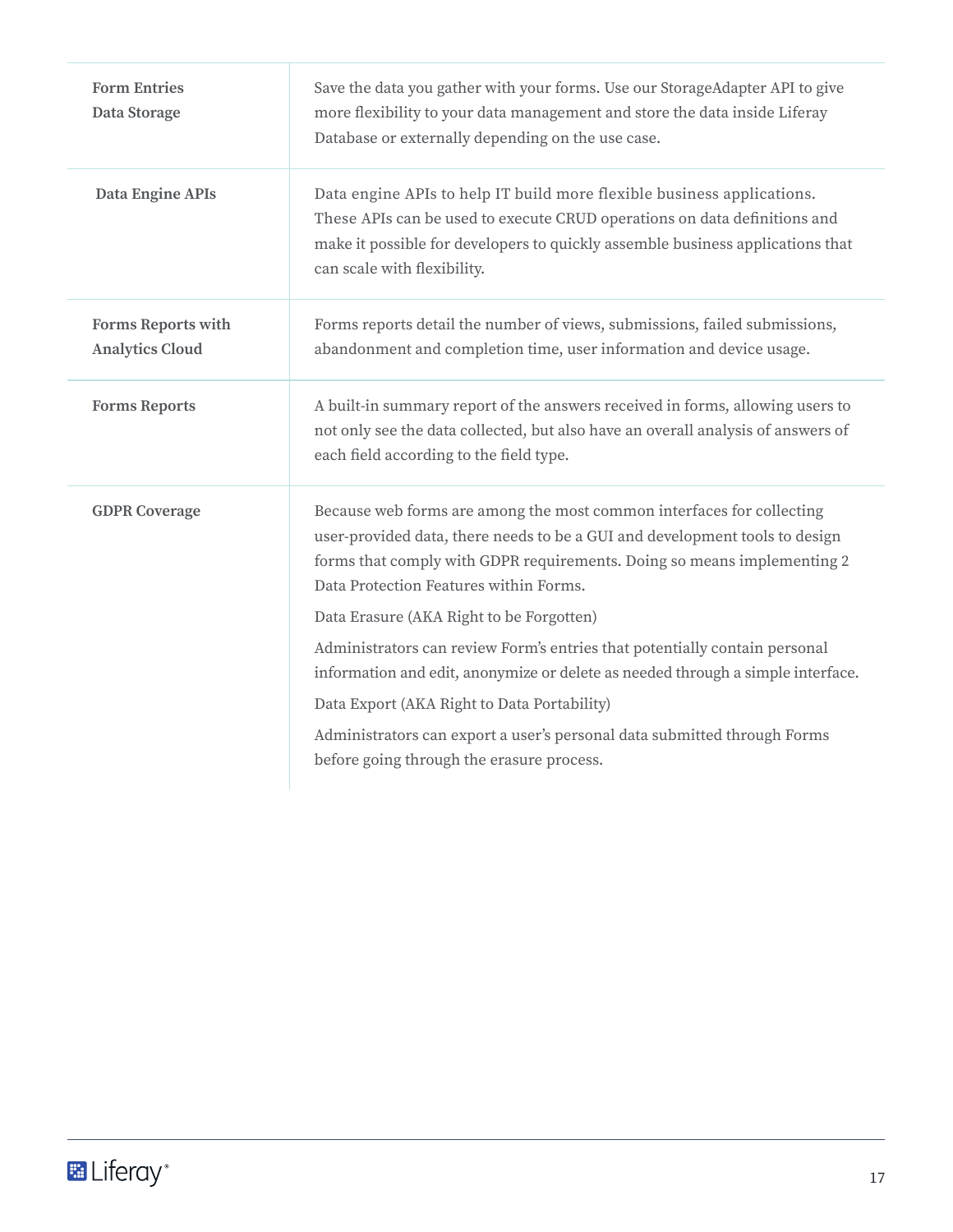#### <span id="page-19-0"></span>Workflow and Business Productivity

Workflow and reporting features give users more ways to simplify processes and provide access to information.

| <b>Workflow Framework</b>                   | Liferay DXP allows you to incorporate workflow into any of your own custom<br>applications by leveraging Liferay's workflow APIs. This provides a better<br>end user experience, saves your development team a lot of effort by reusing<br>Liferay's workflow administration tools and provides seamless integration with<br>all supported workflow engines.                                                                                    |
|---------------------------------------------|-------------------------------------------------------------------------------------------------------------------------------------------------------------------------------------------------------------------------------------------------------------------------------------------------------------------------------------------------------------------------------------------------------------------------------------------------|
| Reports                                     | Business intelligence and reporting tool showing activity and history of<br>various applications in the platform (e.g., documents downloaded by groups,<br>statistics on message board threads, most active users). It can also make use of<br>the JasperReports application.                                                                                                                                                                   |
| Workflow                                    | Workflow allows a user to define any number of simple to complex business<br>processes/workflows, deploy them and manage them through a web interface.<br>These processes have knowledge of users, groups and roles. A graphical workflow<br>designer gives you a point and click interface to create workflows. It can be used<br>in conjunction with Kaleo Forms or standalone to create workflow definitions<br>without having to write XML. |
| Dynamic Data Lists                          | A Dynamic Data List is a user-defined collection of records, similar to a<br>spreadsheet. Users can create custom lists of information that can be published<br>as workflow-enabled forms. These forms can be shared dynamically with other<br>users to capture information such as an RSVP, tasks tracking and managing issues.<br>Dynamic Data List record sets also include versioning for records.                                          |
| <b>User-Driven Workflow</b><br>and Approval | Not only is there embedded workflow for content, Liferay DXP also allows<br>users to create their own workflow and define the number of approval paths<br>based on their own unique business requirements and operational needs.<br>For example, administrators can implement an approval process for new<br>document uploads before they appear in the Document Library.                                                                       |
| <b>Workflow Metrics</b>                     | Gain insight into how long certain workflow events take to complete.<br>Users can set deadlines on a workflow process's events; these configurations<br>are called Service Level Agreements (SLAs). Once defined, Workflow Reports<br>can measure compliance with SLAs to help users better understand the<br>throughput performance of processes in a given timeframe and better<br>optimize these processes.                                  |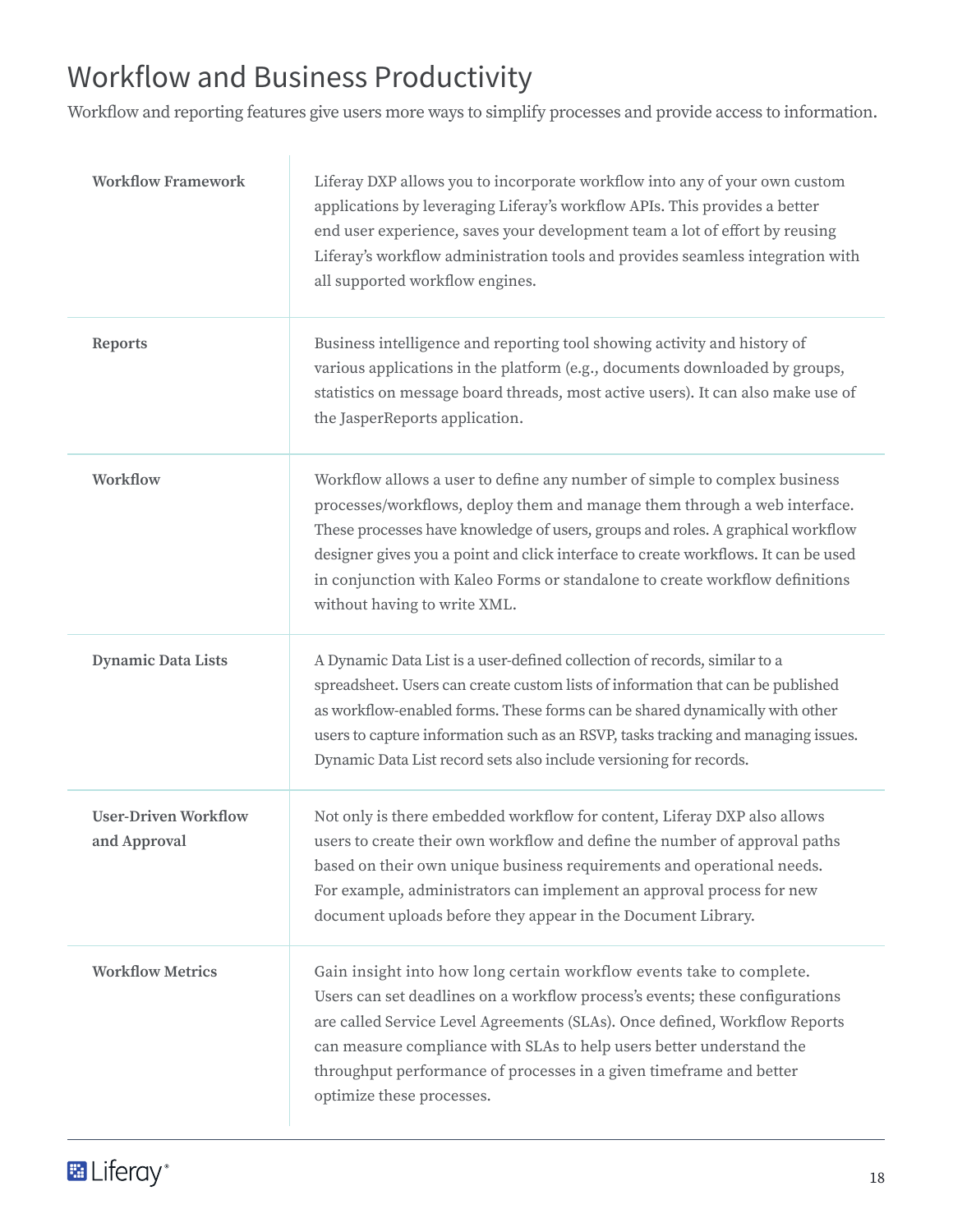### <span id="page-20-1"></span><span id="page-20-0"></span>Digital Asset Management

Manage and publish any asset on one central system to not only enable your employees or customers to easily collaborate and share documents and media, but also reduce the amount of time spent searching for those assets.

| <b>Documents</b>           | Features around document and media management offer administrators more<br>control over how assets are stored, shared and accessed. Additionally, Liferay DXP<br>can integrate with repositories such as SharePoint, Google Drive and Alfresco.                                                                                                                                                                                                                                                                                                |
|----------------------------|------------------------------------------------------------------------------------------------------------------------------------------------------------------------------------------------------------------------------------------------------------------------------------------------------------------------------------------------------------------------------------------------------------------------------------------------------------------------------------------------------------------------------------------------|
| <b>Documents and Media</b> | Unified document repository that houses documents, video, audio, images and<br>other media types from one place. It can be leveraged across an enterprise,<br>within a specific group, or for a single individual as a web repository.<br>Enterprise-wide repositories allow groups to store assets, tag them, lock them,<br>search for and leverage them in web pages or download them for use offline.<br>It provides a clean and attractive display to find and browse all images, video and<br>other media assets. Other features include: |
|                            | • Check in/check out, metadata and versioning. Document file formats may<br>be converted at the time of upload. Items saved are displayed through the<br>Display app and Document and Media Display app.<br>• Multiple-file upload allowing users to upload and store a document in one file<br>format while making it available for download in other formats (i.e., a .doc file<br>can be available for download as a PDF with Liferay providing the conversion<br>at download time).                                                        |
| <b>Bulk Management</b>     | Manage digital assets and files at scale with an improved tool for bulk<br>management of tags, categories and file operations like deletion, moving files, etc.                                                                                                                                                                                                                                                                                                                                                                                |
| <b>Google Drive Plugin</b> | Lets users create shortcuts to Google Drive files in their Documents and Media<br>repositories. These documents can be viewed and managed from Documents<br>and Media. Once deployed, you can configure this app from the Control Panel.                                                                                                                                                                                                                                                                                                       |
| <b>CMIS</b> Integration    | Integrate back office systems in order to surface assets to customers or add<br>social and other metadata. Mount and browse SharePoint, Documentum,<br>Alfresco and other CMIS-compliant repositories within Liferay DXP.                                                                                                                                                                                                                                                                                                                      |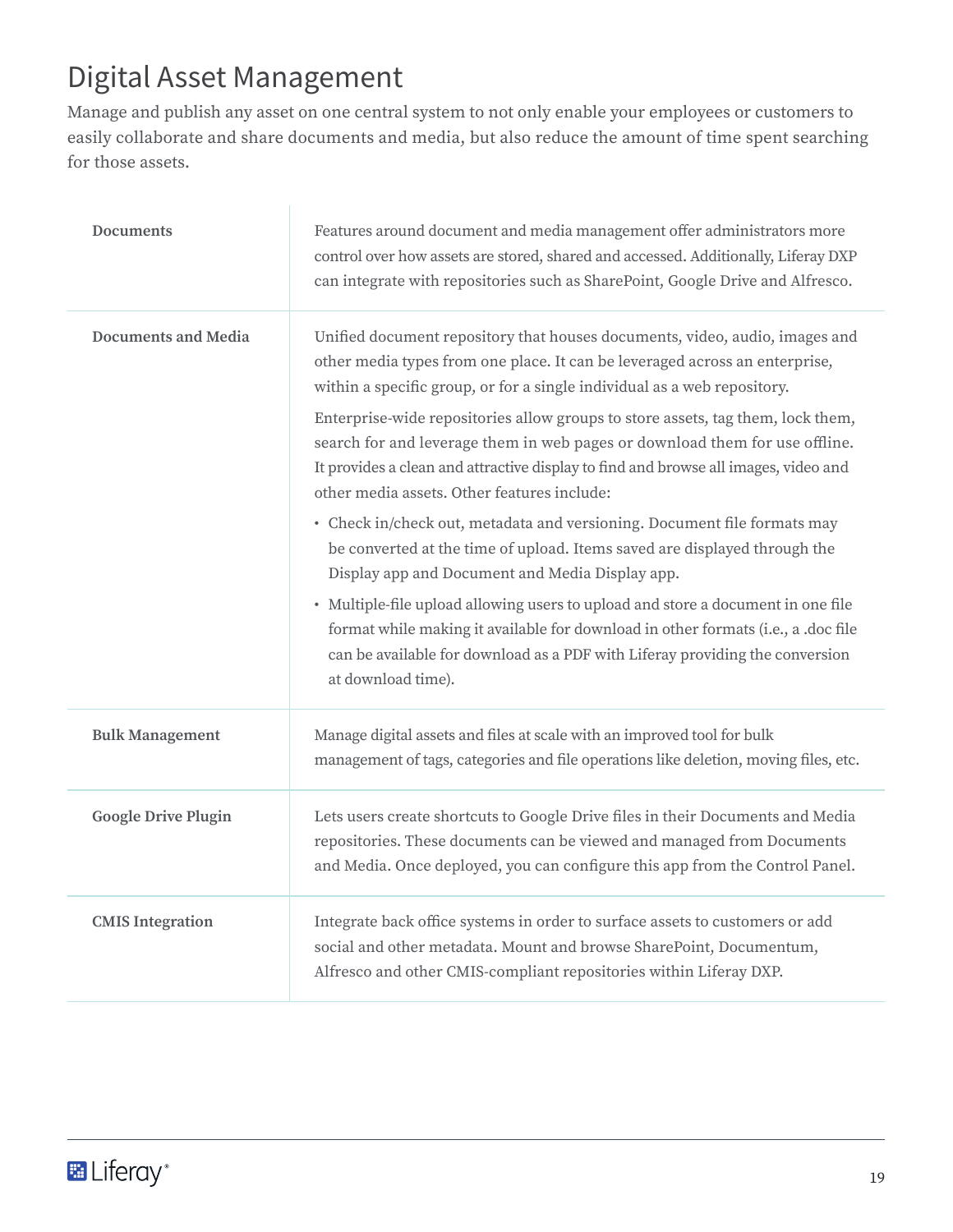| <b>Document Types and</b><br><b>Metadata Sets</b>                | Administrators can create their own custom metadata sets and document<br>types into language familiar to users. For example, financial reports,<br>surveillance videos, and so on can be defined in a way that makes sense for<br>the business functions of the content (e.g., author, reporting period, etc.). |
|------------------------------------------------------------------|-----------------------------------------------------------------------------------------------------------------------------------------------------------------------------------------------------------------------------------------------------------------------------------------------------------------|
| <b>Online Document Editing</b>                                   | Leverage the Google Docs editor to allow activities related to creating and<br>editing documents via portal.                                                                                                                                                                                                    |
| Office 365™ Integration                                          | Integration with Office 365 allows the creation and editing of documents,<br>presentations and spreadsheets stored in Liferay DXP. This feature takes<br>advantage of the existing permissions system, versioning and sharing<br>capabilities that it is included with Liferay DXP 7.2.                         |
| <b>Document Previews and</b><br><b>Preview Generation</b>        | Provide a preview of the document (including images, videos, audio clips)<br>to easily identify the content of the document. Automatically generate a full<br>document preview in Liferay DXP.                                                                                                                  |
| <b>P2P Document</b><br><b>Sharing/Asset Sharing</b>              | Allows sharing documents and media assets with registered users to increase<br>collaboration for instances where multiple users need to work on a single asset.                                                                                                                                                 |
| Search<br>(Documents and Media)                                  | Search for documents, video, audio, images and other media types based off<br>of file names, tags, metadata and the file's text content.                                                                                                                                                                        |
| Document Types and<br><b>File Types</b>                          | Create and manage abstracted document assets with specific metadata common<br>to all assets of its type, such as: Request for Proposal, Statement of Work, Annual<br>Report, Presentation. Liferay DXP also has the capability to support any file type.                                                        |
| Versioning and<br><b>Automatic Versioning</b><br><b>Policies</b> | Liferay DXP versions documents and increments them as you make changes,<br>enabling you to rollback and view the version history. Introduces intelligent/<br>definable versioning to enrich historical and auditing context of a<br>document's lifecycle.                                                       |
| <b>Media Selector</b>                                            | Easily upload or select files with the built-in media selector. This feature is also<br>highly extensible so that new sources of media (e.g., Google, Flickr, YouTube)<br>can be added to any application.                                                                                                      |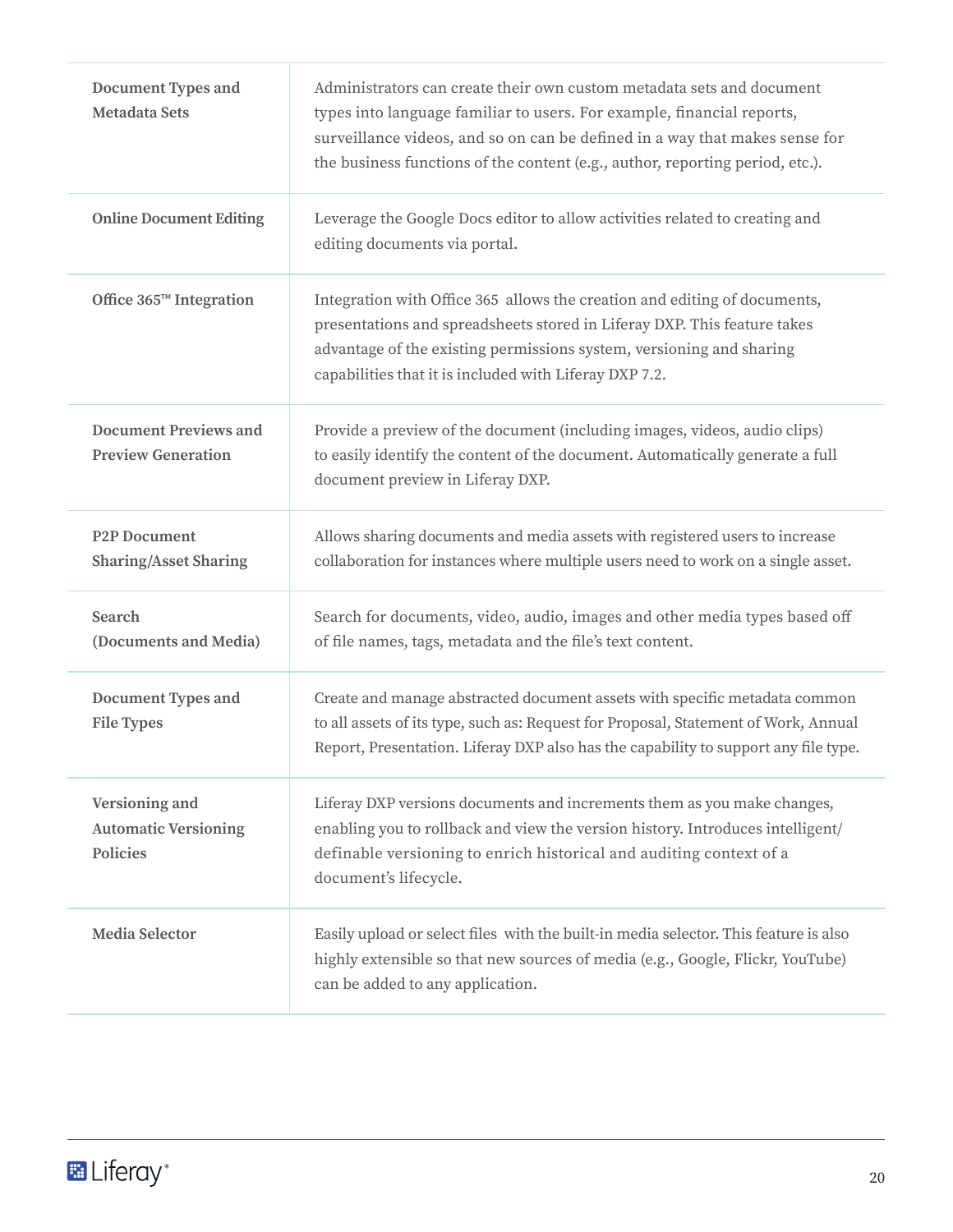<span id="page-22-0"></span>

| <b>Inline Image Editor</b>                 | Allows for simple image editing directly from within Liferay, eliminating the<br>need for an external tool while creating content. Resize, crop and make colors<br>adjustments to any image uploaded to Documents and Media from within<br>blogs or any other application that uses an item selector. The image editor has<br>been designed in a way to make it easy to customize and allows for developers<br>to create and deploy tools that modify images.                                                                                                                                                                                                                   |
|--------------------------------------------|---------------------------------------------------------------------------------------------------------------------------------------------------------------------------------------------------------------------------------------------------------------------------------------------------------------------------------------------------------------------------------------------------------------------------------------------------------------------------------------------------------------------------------------------------------------------------------------------------------------------------------------------------------------------------------|
| <b>Enterprise File Sync</b><br>and Sharing | Liferay Sync is a central, easy-to-use document sharing service that automatically<br>synchronizes documents across popular desktop and mobile environments,<br>empowering users to share files with a simple drag-and-drop for Liferay's<br>Documents and Media. It exposes and synchronizes content and documents<br>to both desktop and mobile environments with support for Windows, Mac OS,<br>Android and iOS. You can also log all your document changes and versions.<br>Users can seamlessly work on the same file together with versioning and<br>revision tracking. Liferay DXP also has WebDAV functionality so users can<br>access shared assets through browsers. |
| <b>Single Sign On Support</b>              | Any SSO implementation that works against Liferay DXP will work with<br>Liferay Sync as well (SiteMinder, OpenSSO, OAM, SAML, Shibboleth, etc.).                                                                                                                                                                                                                                                                                                                                                                                                                                                                                                                                |

#### Collaboration and Social

Collaboration in Liferay DXP is supported with applications for blogs and social networking, as well as a solid set of tools for forums, message boards and other functionalities. Connect people and systems together on a modern interface focused on getting work done.

**Collaboration** Collaboration in Liferay DXP is supported with applications for blogs, forums, message boards and other functionalities. Social networking features such as an activity wall, friends list, @ mentions, activity tracker and social activity are also available to further support collaboration activities. Easily bookmark contents in the platform and share them to a group of users all available for download through the Liferay Marketplace.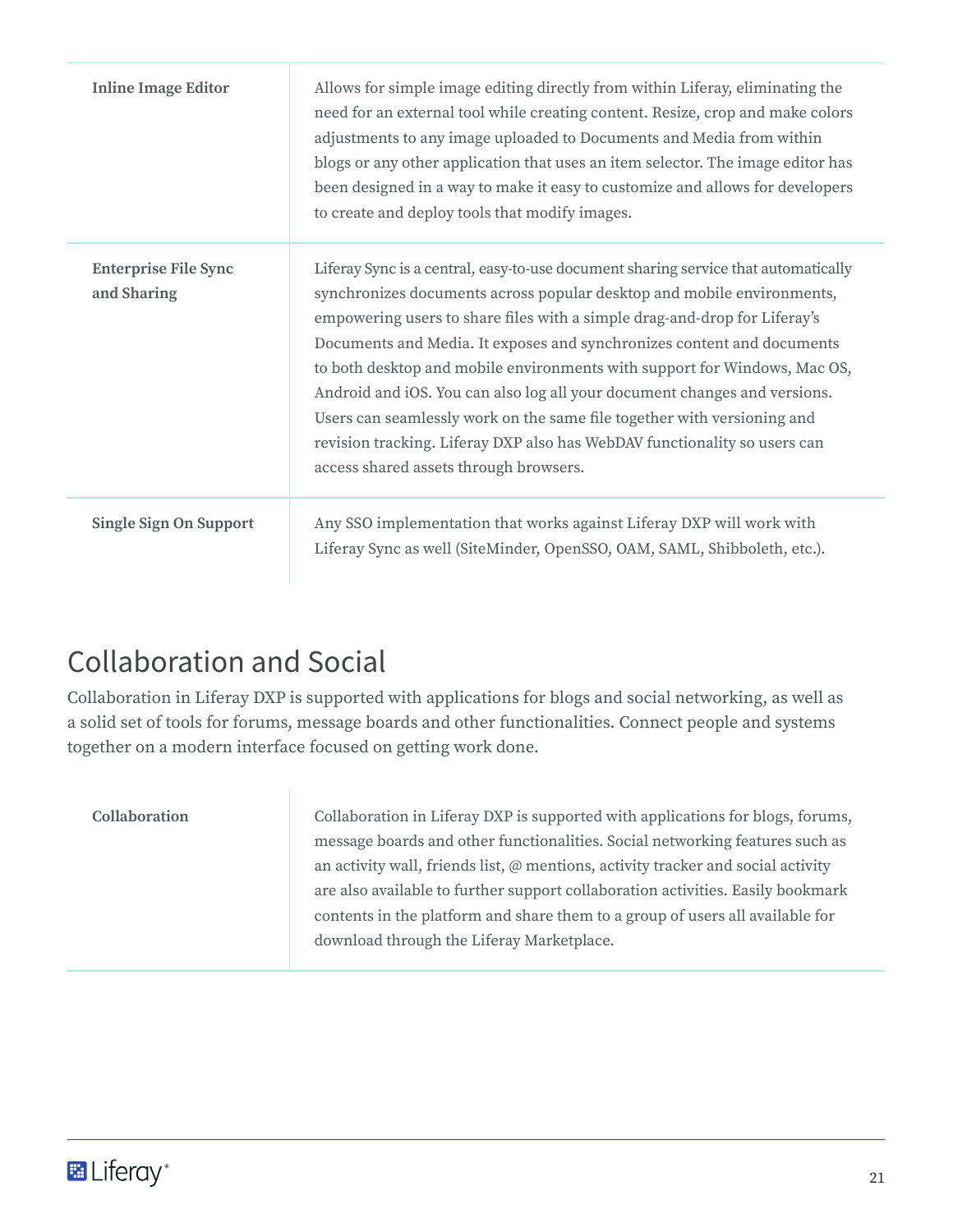| <b>Knowledge Base</b><br>(and associated apps) | Allows users to add and categorize content in the form of articles. Content can<br>be added directly through the web or imported from external sources with<br>category-based navigation. This helps users easily find answers to questions<br>they may have. Knowledge Base includes several apps:<br>• Knowledge Base Display<br>• Knowledge Base Article<br>• Knowledge Base Search<br>• Knowledge Base Section                                                                                                                                                                                                                                                                                                                                                                                                                                                   |
|------------------------------------------------|----------------------------------------------------------------------------------------------------------------------------------------------------------------------------------------------------------------------------------------------------------------------------------------------------------------------------------------------------------------------------------------------------------------------------------------------------------------------------------------------------------------------------------------------------------------------------------------------------------------------------------------------------------------------------------------------------------------------------------------------------------------------------------------------------------------------------------------------------------------------|
| <b>Search and Tagging</b>                      | Tag web content, documents, message board threads and more to dynamically<br>share important or interesting content with other users. Users can then search<br>for relevant information through faceted search, allowing one to filter results<br>by specific criteria within specific apps, communities, the entire platform and<br>even external integrated applications.                                                                                                                                                                                                                                                                                                                                                                                                                                                                                          |
| <b>Invitations</b>                             | Allows users to invite others to join a specified site and sends a notification.                                                                                                                                                                                                                                                                                                                                                                                                                                                                                                                                                                                                                                                                                                                                                                                     |
| <b>Page Comments</b>                           | Allows users to leave comments on any user page.                                                                                                                                                                                                                                                                                                                                                                                                                                                                                                                                                                                                                                                                                                                                                                                                                     |
| <b>Page Ratings</b>                            | Allows users to leave ratings on any user page.                                                                                                                                                                                                                                                                                                                                                                                                                                                                                                                                                                                                                                                                                                                                                                                                                      |
| <b>Page Flags</b>                              | Allows users to report inappropriate content on a page.                                                                                                                                                                                                                                                                                                                                                                                                                                                                                                                                                                                                                                                                                                                                                                                                              |
| <b>Blog</b>                                    | Liferay DXP's blog widget provides a modern WYSIWYG editor (AlloyEditor)<br>designed to create entries quickly and a modern card design for displaying blogs.<br>The inline image editor also allows for easy image editing directly within<br>Liferay DXP. You can drag-and-drop images right into the blog text.<br>If you want to add format to some text, just select it and a modern toolbar will<br>offer the format options. Additional features include friendly URL creation,<br>estimated reading time, unsubscribe from emails, publication date, RSS support,<br>threaded user and guest comments, tags and labels, social bookmarking links,<br>email notifications of blog replies and an entry rating system. You can also add<br>videos inline while writing a new entry from popular services such as YouTube,<br>Vimeo, Facebook Video and Twitch. |
| <b>Blogs Aggregator</b>                        | Grabs blog entries from the entire portal or by specific organizations.                                                                                                                                                                                                                                                                                                                                                                                                                                                                                                                                                                                                                                                                                                                                                                                              |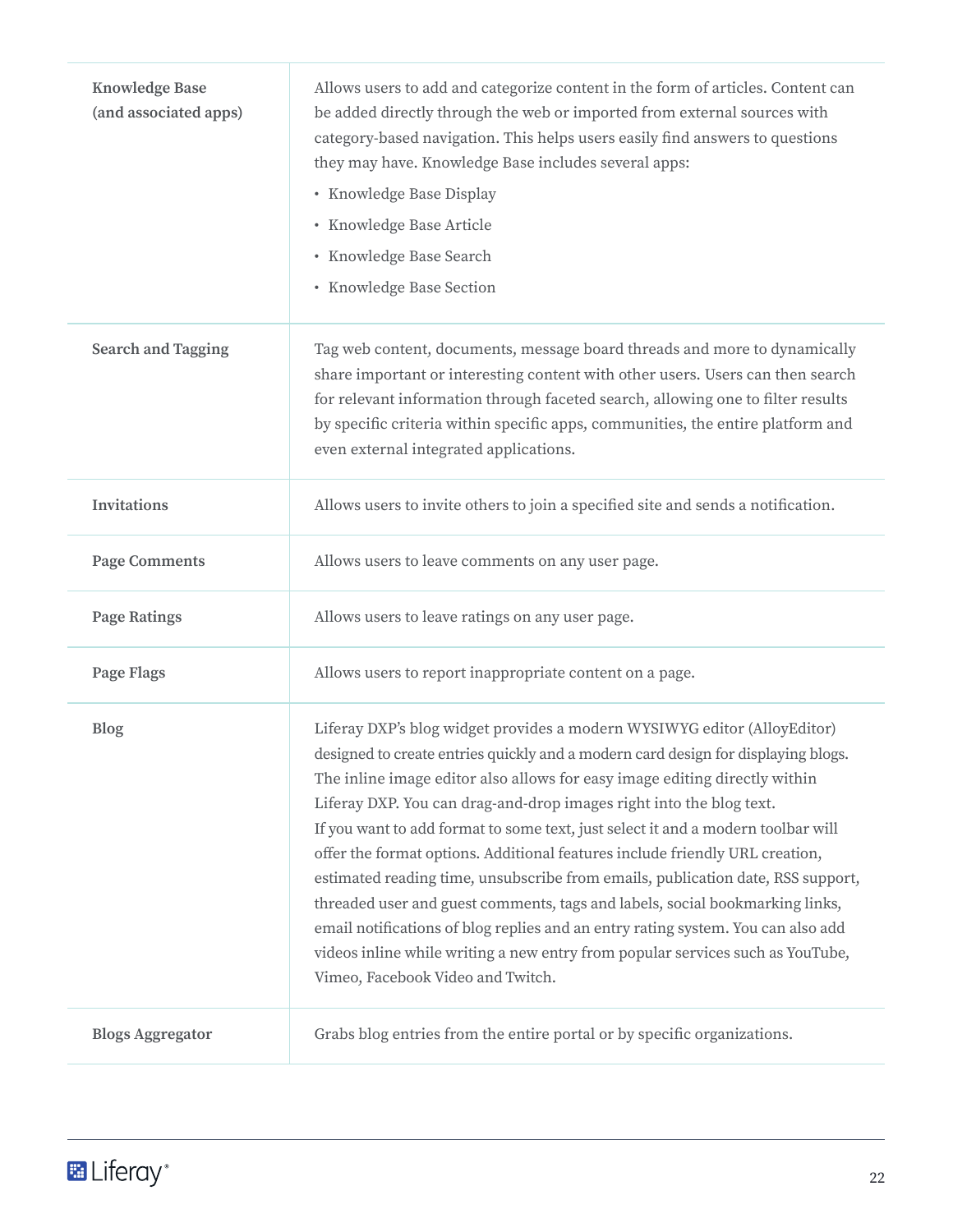| <b>Recent Bloggers</b>        | Dynamically displays a list of recent bloggers.                                                                                                                                                                                                                                                                                                                                                                                           |
|-------------------------------|-------------------------------------------------------------------------------------------------------------------------------------------------------------------------------------------------------------------------------------------------------------------------------------------------------------------------------------------------------------------------------------------------------------------------------------------|
| <b>Forums/Message Boards</b>  | A full-featured forums solution with threaded views, categories, RSS capability,<br>avatars, drag-and-drop file attachments, drag-and-drop image additions,<br>section renaming, category and thread grouping, notification management,<br>previews, dynamic list of recent posts and forum statistics. Message Boards<br>work with Liferay's fine-grained permissions to give detailed levels of control<br>to administrators and users. |
| Questions                     | Allow users to have a dedicated place for questions and answers where they<br>can look for answers to the problems they are facing or help others. It takes<br>full advantage of the GraphQL APIs and the message boards infrastructure.<br>Users can group the questions on different topics, ask any question they have,<br>vote the answers, mark the most valuable answer so others can check it easily, etc.                         |
| Wiki<br>(and associated apps) | A straightforward Wiki solution with versioning capabilities, categories,<br>Creole, HTML, or plain text modes, WYSIWYG editing, drag-and-drop support<br>for page creation, page history and reversion and permissions.                                                                                                                                                                                                                  |
| Calendar                      | A community-based calendar with task lists that allows users to create,<br>manage and search for events. Events can be shared across communities and<br>event reminders can be set up to alert users of upcoming events by email,<br>notifications or SMS. You can also create and manage company resources<br>through the calendar.                                                                                                      |
| <b>RSS</b>                    | These allow users to get dynamically updated digests of critical news topics,<br>blogs and other publications. Users can configure the order of topics displayed<br>and how many articles are shown per provider.                                                                                                                                                                                                                         |
| Alerts and<br>Announcements   | Offers a free form text area that can display and update new information quickly.<br>You can target announcements to readers by group or role.                                                                                                                                                                                                                                                                                            |
| Microblogs                    | Microblogs can be used to update your status on a Liferay social network and<br>post your activities including @ mentions.                                                                                                                                                                                                                                                                                                                |
| Polls                         | Allows users and administrators to create multiple choice polls that keep track<br>of votes and display results on the page.                                                                                                                                                                                                                                                                                                              |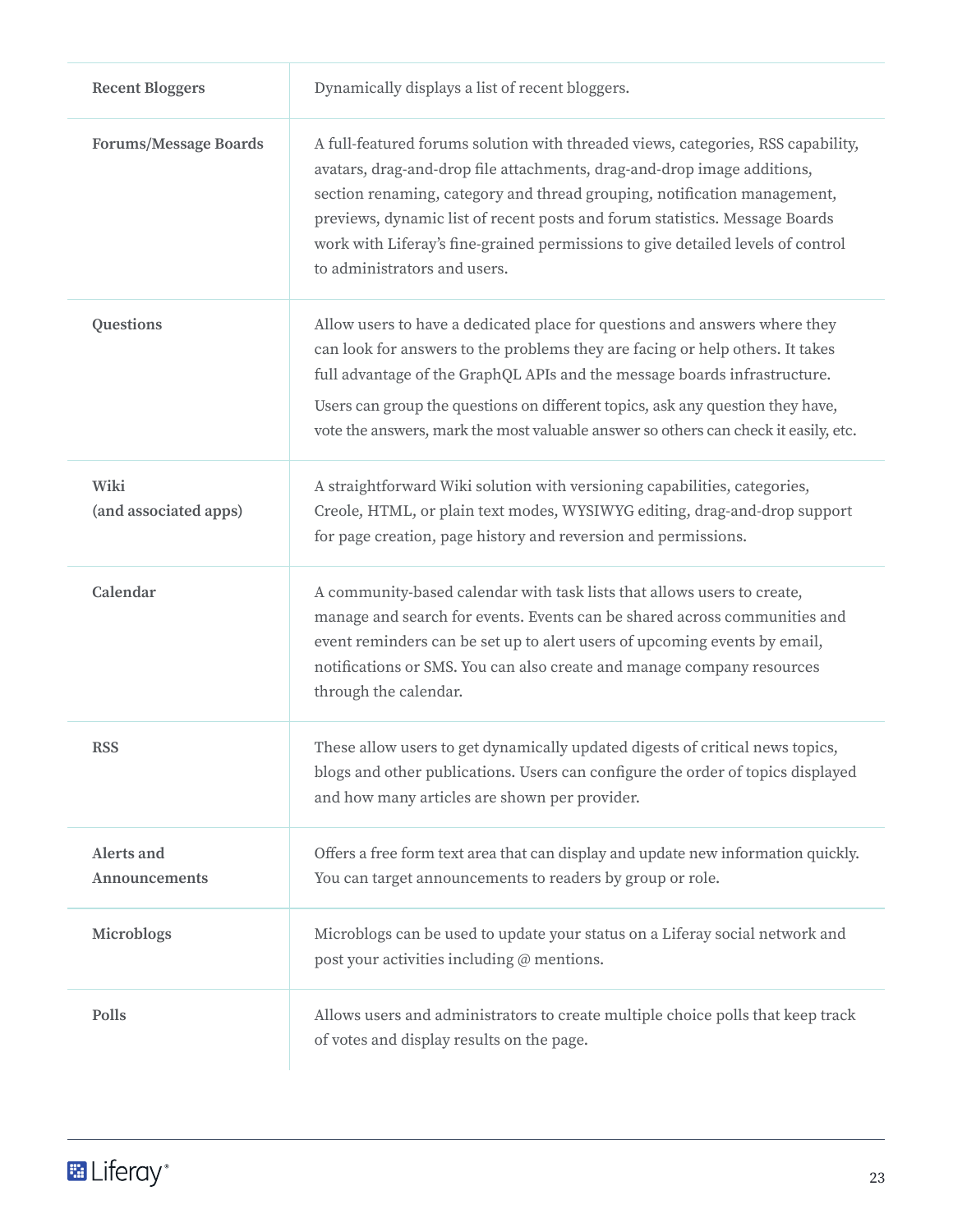#### <span id="page-25-0"></span>Developer Tools

Liferay gives you control over maintaining and extending your Liferay DXP instance with developer tools for building, managing and controlling Liferay projects with convenience and added simplicity.

| <b>Front-End Toolkits</b>   | A set of tooling that Liferay created to help developers use NPM in their projects so<br>that they can deploy them to Liferay DXP and see everything working seamlessly<br>with little effort. These toolkits help developers create, update and maintain<br>themes built on Liferay DXP as well as help produce an OSGi bundle containing<br>the needed NPM dependencies so that it can be run when deployed to Liferay DXP. |
|-----------------------------|-------------------------------------------------------------------------------------------------------------------------------------------------------------------------------------------------------------------------------------------------------------------------------------------------------------------------------------------------------------------------------------------------------------------------------|
| <b>IntelliJ IDEA Plugin</b> | Integration with IntelliJ IDEA that can be configured for use with<br>Liferay DXP development.                                                                                                                                                                                                                                                                                                                                |
| <b>Liferay Marketplace</b>  | Developers can sell, share and download themes, integration plugins and<br>entire applications built on Liferay DXP in Liferay Marketplace.                                                                                                                                                                                                                                                                                   |
| <b>Liferay Workspace</b>    | Liferay Workspace is a highly structured environment for modular development.<br>Import Workspace projects into any IDE with built-in Maven or Gradle support,<br>eliminating the need to only use Eclipse for development.                                                                                                                                                                                                   |
| <b>Blade CLI</b>            | Liferay development projects can be completely controlled from the<br>command-line using Blade CLI. Blade CLI performs development tasks<br>such as creating new projects, installing Liferay Servers and more.                                                                                                                                                                                                               |
| <b>Upgrade Tool</b>         | A revamped Upgrade Tool simplifies the upgrade process from previous<br>versions of Liferay. The standalone tool lets system administrators restart<br>failed upgrades, reducing the time spent troubleshooting.                                                                                                                                                                                                              |
| Lexicon                     | Lexicon is a design language created to provide a common framework for<br>building interfaces within the Liferay product ecosystem. Lexicon is a guide to<br>provide a satisfactory and unified experience to its users.                                                                                                                                                                                                      |
| <b>REST API Builder</b>     | Similar to the service builder, this tool accelerates development by generating<br>scaffolding needed to develop business logic for custom REST and GraphQL APIs.                                                                                                                                                                                                                                                             |
| Developer Studio            | An all-in-one, integrated development environment for building apps and<br>modules. Developer Studio makes it easy to use project creation wizards to<br>create modular projects based on Maven, Gradle and bndtools.                                                                                                                                                                                                         |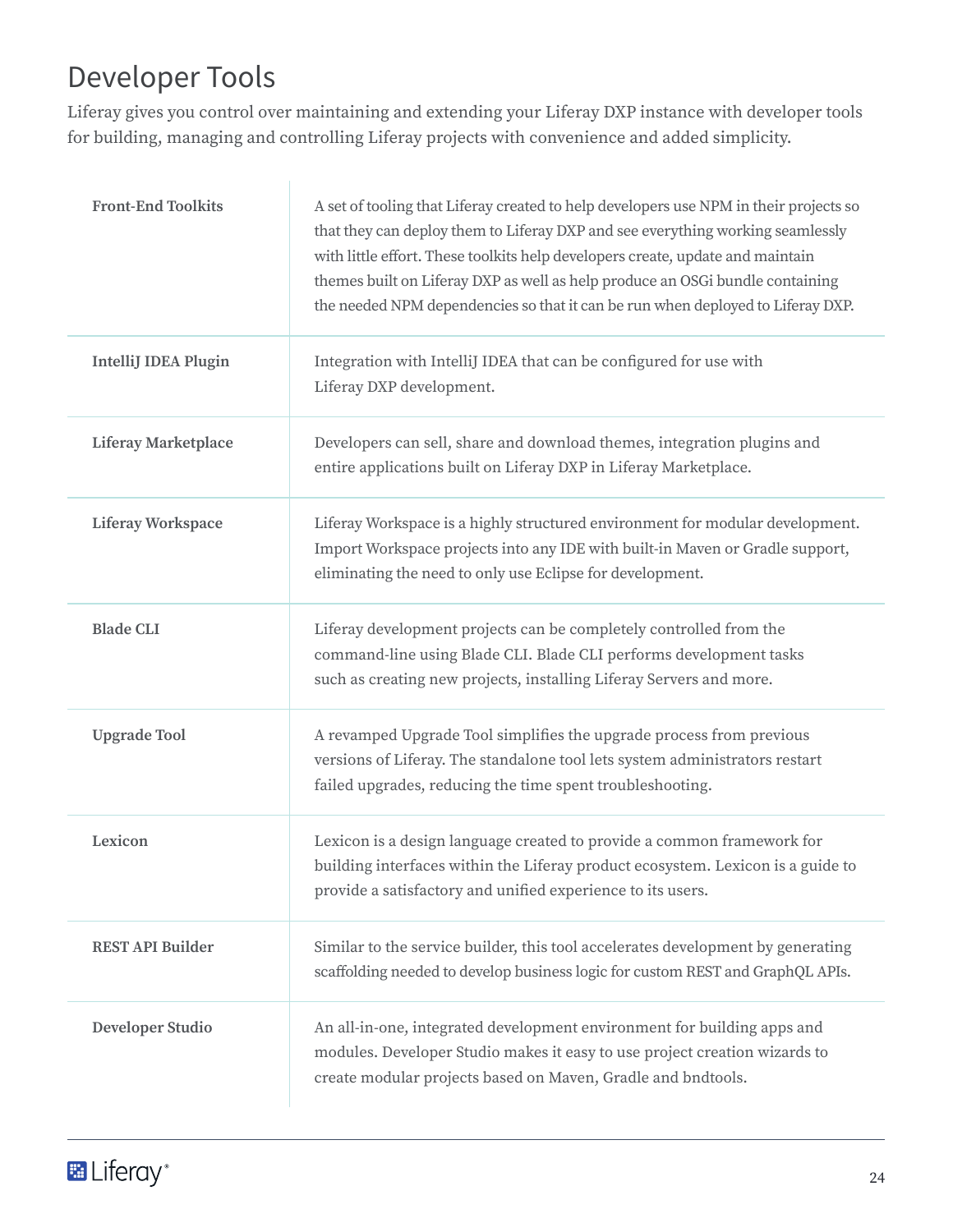### <span id="page-26-0"></span>Search

Recapture time users spend looking for information with powerful out-of-the-box search capabilities.

| Liferay<br><b>Enterprise Search</b><br>(optional add-on) | Liferay Enterprise Search is an add-on subscription that provides end-to-end<br>support for Liferay DXP 7.3 and Elasticsearch, as well as additional modules<br>for integration with Liferay DXP. Users can monitor their search cluster health,<br>replicate search clusters, levearing ML-driven relevance tuning, and more.                                                                                                                                                                                                                                                                                                                                       |
|----------------------------------------------------------|----------------------------------------------------------------------------------------------------------------------------------------------------------------------------------------------------------------------------------------------------------------------------------------------------------------------------------------------------------------------------------------------------------------------------------------------------------------------------------------------------------------------------------------------------------------------------------------------------------------------------------------------------------------------|
| Elasticsearch<br>integration                             | Elasticsearch, the market-leading open source search engine for modern<br>web applications, is the default search engine in Liferay DXP and provides<br>powerful search monitoring, tuning and scaling capabilities.                                                                                                                                                                                                                                                                                                                                                                                                                                                 |
| <b>X-Pack Security</b><br>integration                    | Liferay DXP can establish secure connections to Elasticsearch using X-Pack Security.                                                                                                                                                                                                                                                                                                                                                                                                                                                                                                                                                                                 |
| Solr integration                                         | Integration with Solr, a popular enterprise search platform, can be configured for<br>use with Liferay DXP through an app available in Liferay Marketplace.                                                                                                                                                                                                                                                                                                                                                                                                                                                                                                          |
| <b>Multi-Tier Search</b>                                 | A platform with web content, documents, images, wikis, blogs and other user-created<br>content becomes a massive repository of data. Search becomes a vital aspect for<br>users of the system since it is essential that users can find the content they need<br>when they want it. Liferay's search also allows users to search across all assets<br>within the platform to which they currently have access, while also restricting them<br>from assets in which they do not. This multi-tier search capability ensures that<br>users have access to only open content or content available to them based on their<br>roles and membership in various communities. |
| <b>Faceted Search</b>                                    | Liferay provides users an efficient way to instantly refine search results by drilling<br>down with specific constraints that match the user's search criteria. For example,<br>a retail site built on Liferay would allow you to search for merchandise by inputting<br>various combinations of criteria, such as color, size and price.                                                                                                                                                                                                                                                                                                                            |
| Filter/Sort                                              | Users can filter and sort search results within the UI.                                                                                                                                                                                                                                                                                                                                                                                                                                                                                                                                                                                                              |
| Multi-Language<br>Search                                 | Search across all languages for Web Content for multi-language sites<br>and portal instances.                                                                                                                                                                                                                                                                                                                                                                                                                                                                                                                                                                        |
| <b>Search Admin Tools</b>                                | Customize search results rankings.                                                                                                                                                                                                                                                                                                                                                                                                                                                                                                                                                                                                                                   |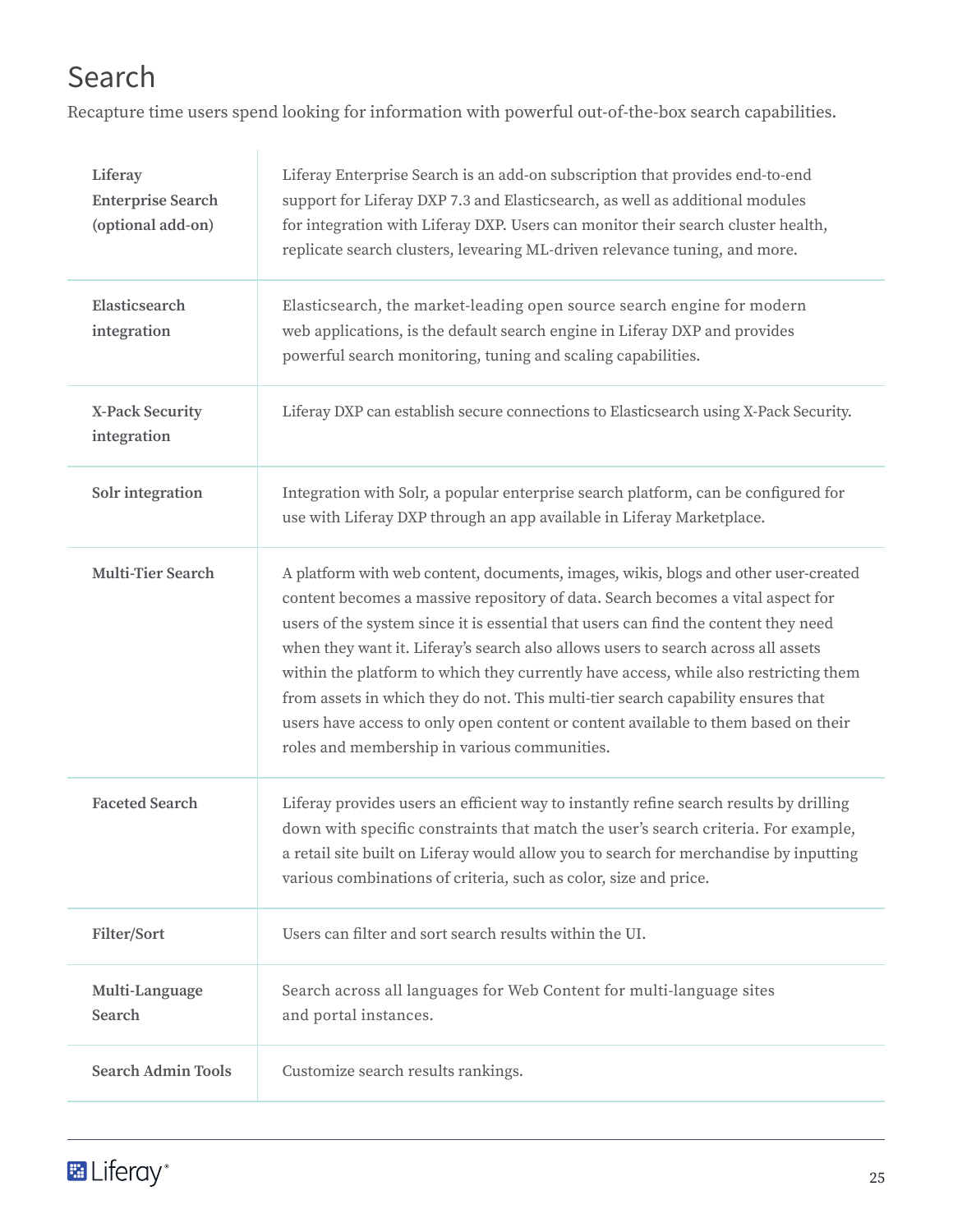<span id="page-27-0"></span>

| <b>Search Tuning</b><br><b>Tools</b>   | Liferay DXP allows granular search tuning via the Synonyms and Result Rankings<br>applications. Synonyms sets allow defining terms with equivalent meaning.<br>Result Rankings allow explicitly pinning or hiding specific results for a particular<br>search query. |
|----------------------------------------|----------------------------------------------------------------------------------------------------------------------------------------------------------------------------------------------------------------------------------------------------------------------|
| <b>Low-Level Search</b><br><b>APIS</b> | Leverage improved search APIs to interact with either Elasticsearch or Solr.<br>Developers can call the search engine without writing or using models or indexers<br>and allows access to every aggregator and query type of Elasticsearch.                          |

#### Analytics

Enhance your digital marketing strategies with powerful analytics that will provide key insights into your customers. See [Liferay Analytics Cloud](https://www.liferay.com/products/analytics-cloud?utm_source=whitepaper&utm_medium=content&utm_content=dxp%207.2%20features%20list) for more information.

| <b>Workflow Process</b><br>Analytics        | Create due date definitions for workflow processes and for workflow tasks.<br>Liferay DXP provides analytics for all instances of open and in progress<br>processes in real time allowing for easy identification of operational<br>bottlenecks and insight to optimize efficiency.                                                                       |
|---------------------------------------------|-----------------------------------------------------------------------------------------------------------------------------------------------------------------------------------------------------------------------------------------------------------------------------------------------------------------------------------------------------------|
| <b>Customer Profile</b><br>Analytics        | Pull customer data from multiple sources to create in-depth analytics and a<br>single view to create known users. Visualize customer data, build dynamic<br>segments and analyze segments and individuals. Integration with Salesforce<br>allows for enhanced customer profiles through tracked user and account<br>behavior on your digital touchpoints. |
| <b>Page Analytics</b>                       | Measure page performance through page data visualizations in an<br>aggregated view. Track behavior and understand page performance with<br>touchpoint charts, bounce rate metrics and time on page. Track interactions<br>on your custom solution developed with DXP using simple tags.                                                                   |
| <b>Traffic and</b><br><b>Path Analytics</b> | Display traffic types, filter and visualize paths for easy source identification.<br>Display assets and filter interactions on each asset by touchpoint.                                                                                                                                                                                                  |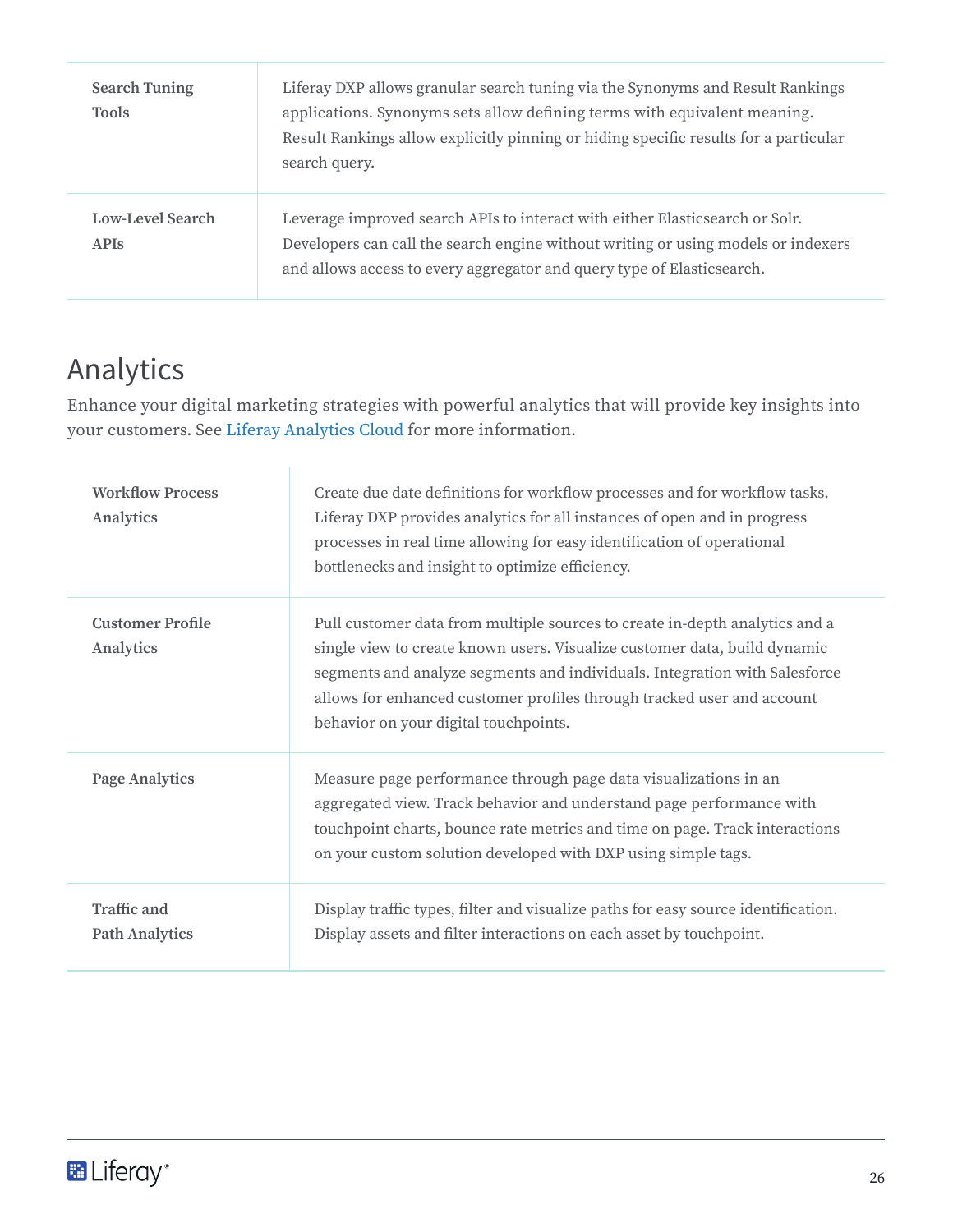<span id="page-28-0"></span>

| <b>Asset Analytics</b> | Track and visualize engagement levels for assets and web content through an<br>aggregate view. Asset-specific reports detail use case-specific insight about usage,<br>views and engagement. Liferay DXP 7.3 includes engagement and SEO metrics<br>in the very context of the display pages.                                                                                                                                                                                              |
|------------------------|--------------------------------------------------------------------------------------------------------------------------------------------------------------------------------------------------------------------------------------------------------------------------------------------------------------------------------------------------------------------------------------------------------------------------------------------------------------------------------------------|
| A/B Testing            | Content creators can use A/B testing to create and customize tests to evaluate<br>which elements on Content Pages perform better and edit content accordingly.<br>Liferay DXP's A/B tests leverage Bayesian statistics to identify the probable<br>values of lift for a variant, allowing your business to make more informed<br>decisions. Native integration with Liferay Analytics Cloud allows for data<br>collected for the running test to determine a winning variant. Learn More > |

#### Cloud and Infrastructure

 $\mathbf{I}$ 

Simplify infrastructure management and reduce IT spending so that you can focus on what matters in your business.

| <b>Cloud Deployment</b> | Liferay DXP can be deployed quickly and managed in the cloud with Liferay<br>DXP Cloud, an enterprise PaaS offering available with a separate subscription.<br>Liferay DXP Cloud takes care of many infrastructure needs to free up IT<br>resources to focus on building the new applications and features that bring<br>value to the business. |
|-------------------------|-------------------------------------------------------------------------------------------------------------------------------------------------------------------------------------------------------------------------------------------------------------------------------------------------------------------------------------------------|
|                         | On-premise and hosted cloud configurations are also supported by Liferay<br>with multiple hosting and managed hosting providers available today including<br>AWS EC2, Azure and more. See Liferay DXP Cloud for more information.                                                                                                               |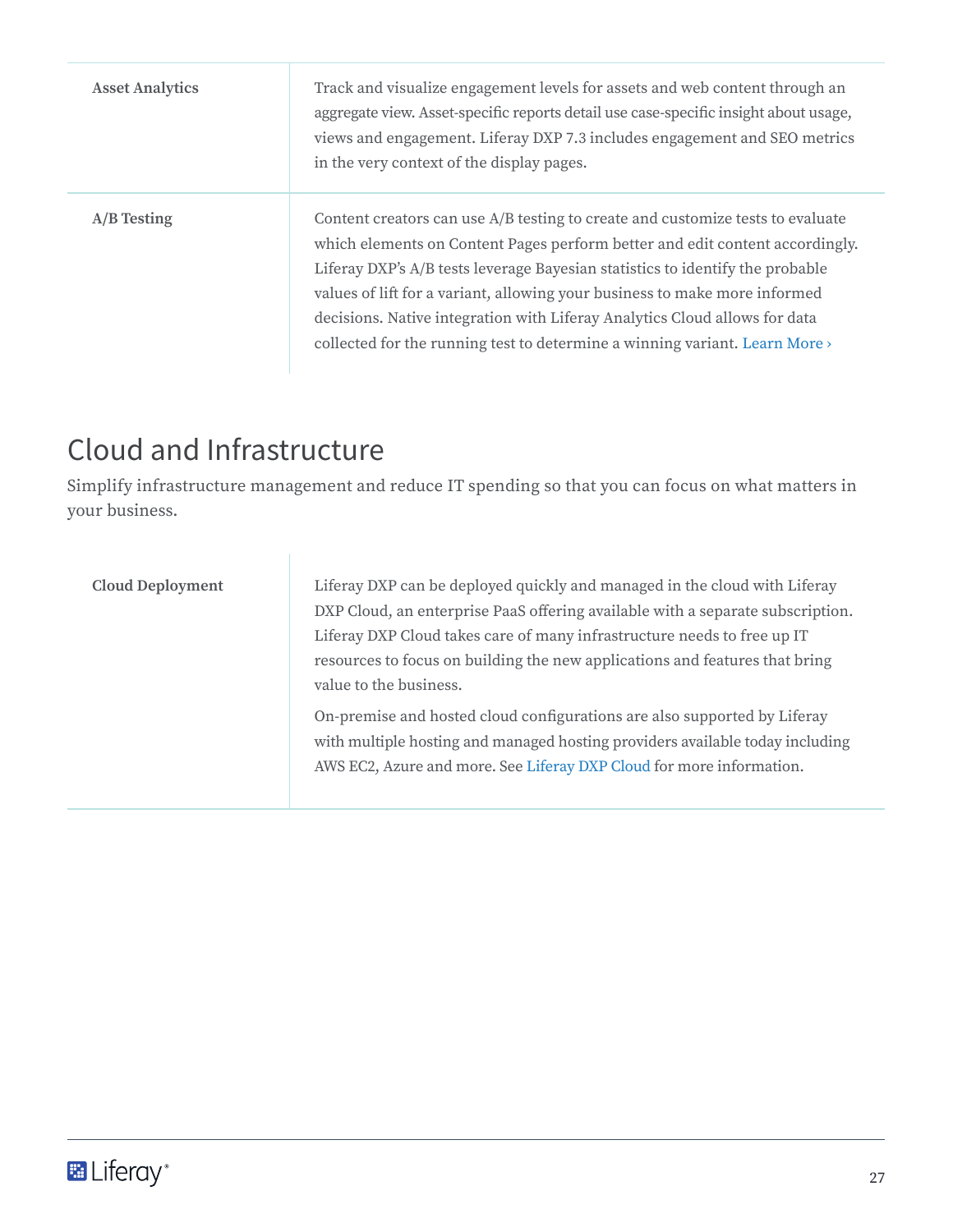<span id="page-29-0"></span>**High Availability and Scalability**

The Liferay platform has been tested to support tens of thousands of simultaneous virtual users as an infrastructure portal and in collaboration use cases on a single application server. It has also been deployed in large installations with millions of active users in the most demanding environments. Liferay DXP is highly scalable--for example, it has been certified to work seamlessly with data grid products for massive scalable data caches.

Additionally, customers can feel secure in deploying Liferay to cloud-based environments—many users have deployed the platform to private clouds built on top of VMWare, Xen and KVM technologies and to public cloud infrastructures like Amazon EC2.

# What's Next

Learn more about how Liferay can help your business take the next step in your digital strategy. Request a demo from one of our team members at [liferay.com/request-a-demo](https://www.liferay.com/request-a-demo?utm_source=whitepaper&utm_medium=content&utm_content=liferay%20dxp%207.2%20features%20overview).